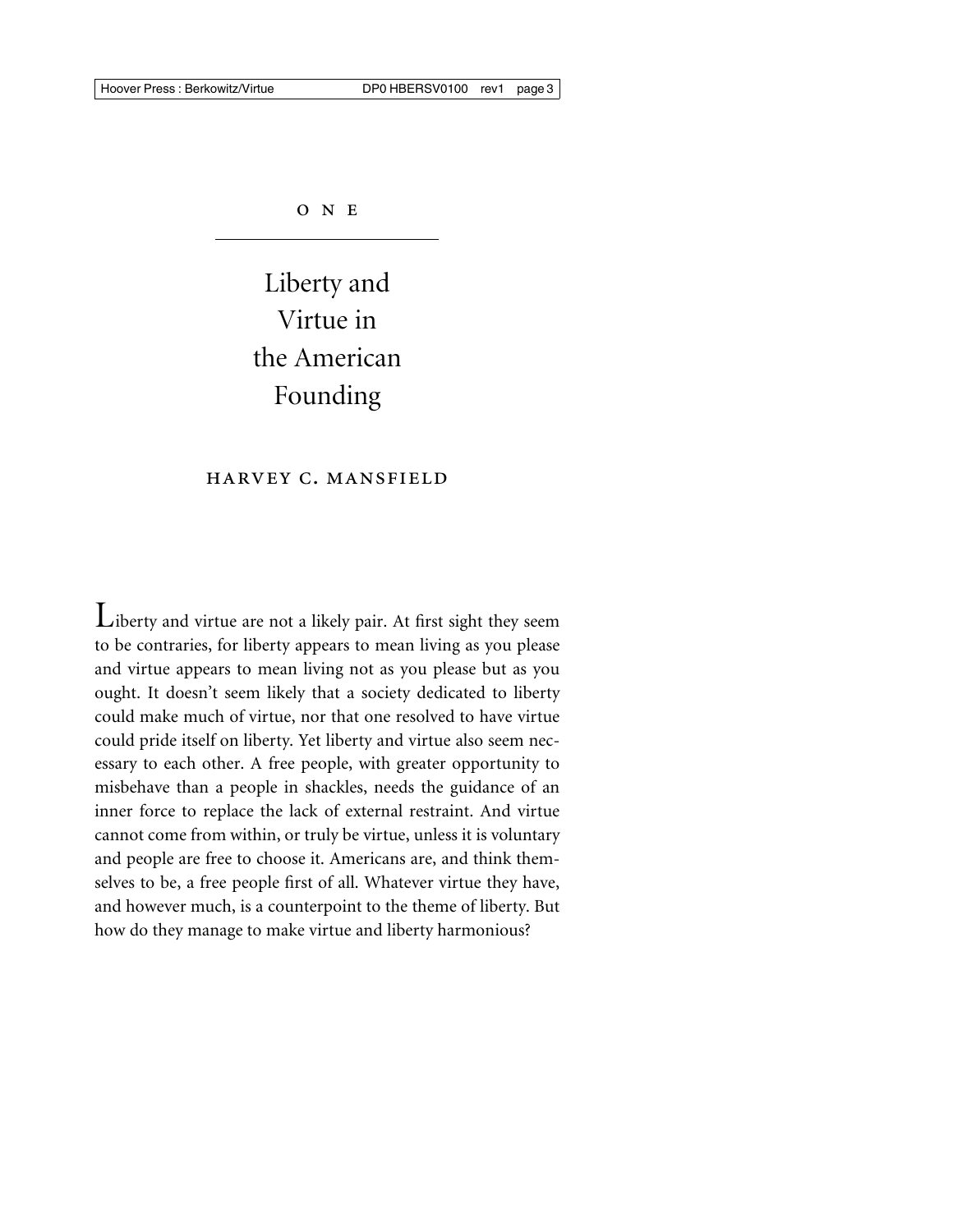#### **Locke and the American Founding**

The answer is, in their founding. The American founding is an historical period that runs from the outbreak of the American Revolution in 1775 to the end of George Washington's presidency in 1801. This is a period of 25 years punctuated by two great events at which two great documents were produced, the Declaration of Independence in 1776 and the Constitution in 1787. America has a written founding, of which the Declaration of Independence provides the principle and the Constitution the formal structure. Behind the Declaration of Independence and the Constitution stands the political thought of John Locke, an Englishman who is America's philosopher. To Locke, or to Locke's contemporary audience, virtue seemed to be always in the company of religion; and favored by this association, virtue seemed to have the upper hand over liberty. Locke's task was to promote liberty, giving it priority over virtue, while not destroying virtue or denying religion. If he could accomplish this feat, his readers, first among them Americans, could frame a free constitution and found a free country in good conscience with the aid and comfort of God, or in the less pious words of the Declaration of Independence, "nature's god."

For Locke, then, the harmonizing of liberty and virtue begins from the harmonizing of liberty and religion. In the face of the apparent fact that the Christian religion tells men how to live, he must show, if he can, that it actually permits them to live in freedom. How does he proceed?

Locke gives two descriptions of the character of men in their fundamental relation to liberty. He says that they are the "workmanship" of God, that men are "his [God's] property" and so belong to God; but he also says that "every man has a property in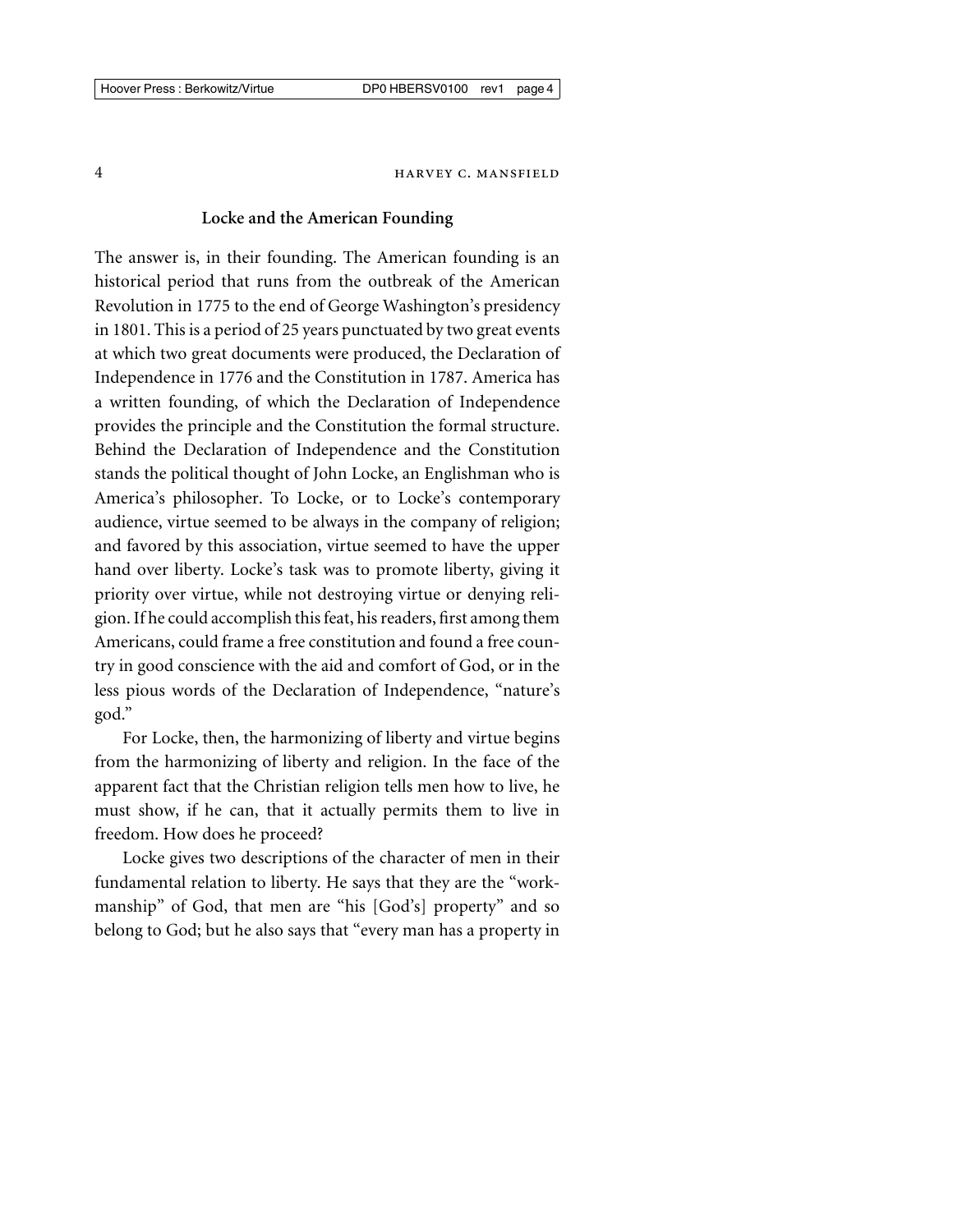#### LIBERTY AND VIRTUE IN THE AMERICAN FOUNDING 5

his own person."<sup>1</sup> These appear to be directly contrary because the "workmanship argument" (as it is called by Locke's interpreters) would make man a slave of God<sup>2</sup> whereas the idea of property in one's own person sets him free to do with himself what he wishes. Thus Locke says, in accordance with the former, that men have no right to commit suicide ("everyone is bound . . . not to quit his Station wilfully"3 ). But in accordance with the latter, though saying nothing directly about a right of suicide, he pronounces that in the state of nature, man is "absolute lord of his own person and possessions."4 Yet Locke does not make a point of the contradiction between these two descriptions. It is rather as if he had forgotten what he said earlier or perhaps lost his train of thought. Yet Locke does not seem to be a woolly-minded fellow, and his reputation shows that both his friends and his enemies take him seriously. His political thought typically contains contradictions, of which this one is perhaps the most important, but he leaves the reader to do the work of establishing the contradictions and working out their implications. In this case and in other cases, Locke does not leave the contradiction as flat as I have reported it; he teases readers with possible routes by which it might be harmonized.<sup>5</sup> But most

1. John Locke, *Two Treatises of Government* II 6, 27; see also I 30, 52–54, 85, 86; II 56.

2. Aristotle, *Politics*, 1254a10–12: A slave is one who belongs wholly to his master.

3. Locke, *Two Treatises* II 6.

4. Locke, *Two Treatises* II 123.

5. Locke deprecates the power of fathers over the children they beget; a father gets no right over his child by "the bare act of begetting." ("That's a joke, son," as Senator Claghorn of Allen's Alley used to say.) Children are not the property of fathers. One wonders, therefore, what the power of the Creator is over his creatures. Man being made in the image of his maker, he cannot but suppose he follows the will of his maker when he seeks his own self-preservation. Man has a self to preserve, and preserving it is in accordance with God's will. Well, then: God cannot have property in the image He made of Himself any more than a parent can have property in a child. Even if man is the workmanship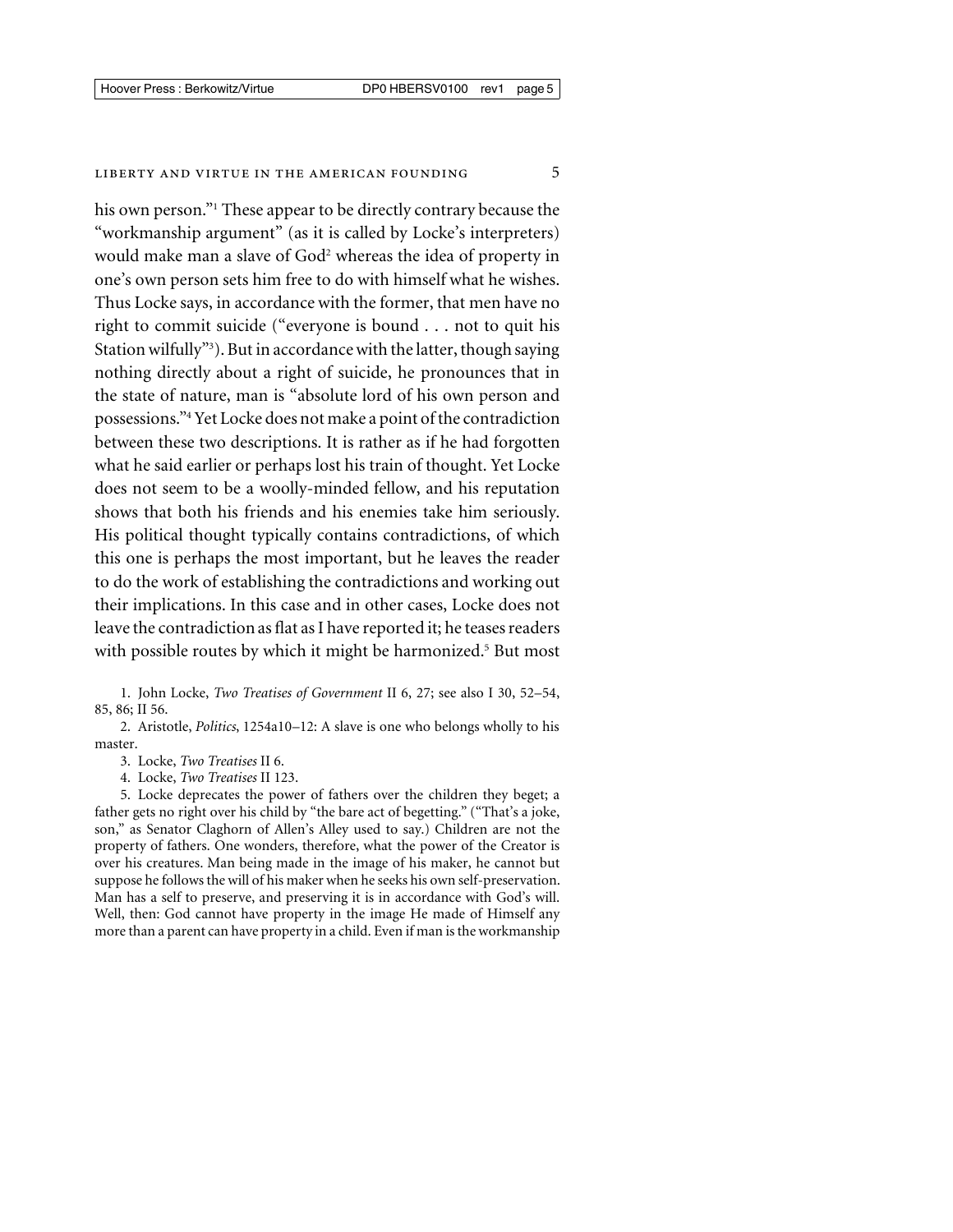of all, Locke lets readers do their own harmonizing by allowing them to combine two things they want to believe. Almost all of Locke's readers would want to believe in the truth of Scripture, and many of them would like to think, or might be persuaded to think, that their belief is compatible with, or even entails, the notion of liberty that Locke sets forth.

The difference between belonging to God and belonging to yourself is not a small one. The opening question of the Heidelberg Catechism, a Reformation statement of Calvinist doctrine, says: "Q. What is your only comfort, in life and in death? A. That I belong—body and soul, in life and in death—not to myself but to my faithful Savior." Locke is sometimes said to be a Calvinist, and here is evidence of it; but the trouble is that he also shows evidence of the contrary. When he says that "every man has a property in his own person," he is starting the chapter on private property and opening his argument on the labor theory of value. Private property, it turns out, means property that belongs to human beings and not to God. When Locke speaks of charity from the rich to the poor, he makes it not a duty commanded by God but a right of the starving poor to the "surplusage" of the rich.<sup>6</sup> Here again Locke leaves a point to be noticed by those who can and want to notice, but he does not insist on it. How wise of him not to do so! The peace and prosperity of America depend on the peculiarly successful equivocation that Locke initiated between man's looking up to God and man's striking out on his own. What suffers somewhat is America's reputation for philosophical study and

of God, he cannot be the property of God; in fact, he follows the will of God when he regards himself as his own property. This is harmonization, not in the interest of religion, that submits the Bible to an argument for human liberty. See Locke, *Two Treatises* II 65 and the references in note 1.

<sup>6.</sup> Locke, *Two Treatises* I 42. See Thomas L. Pangle, *The Spirit of Modern Republicanism; the Moral Vision of the American Founders and of Locke*(Chicago, Ill.: University of Chicago Press, 1988), 144.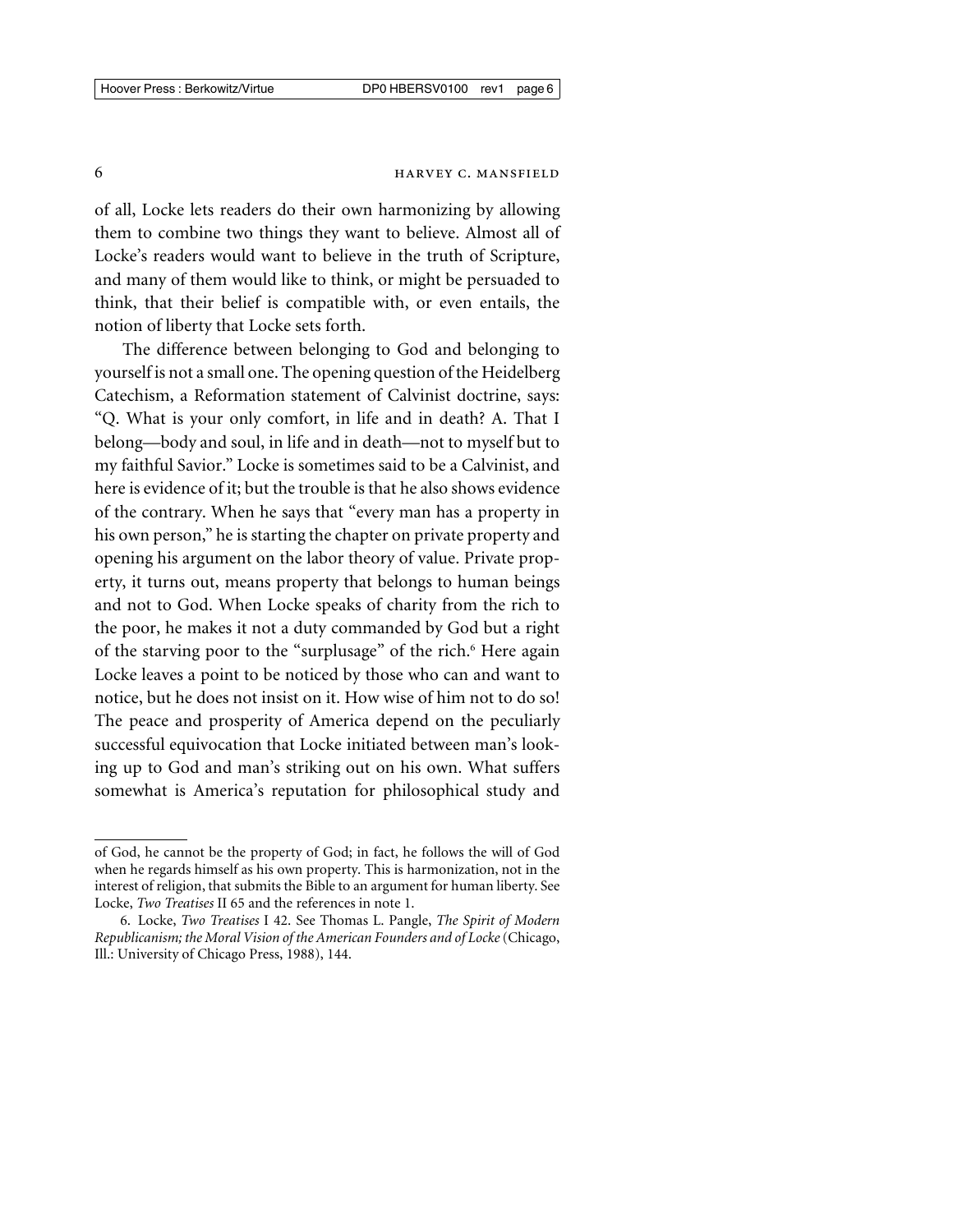#### LIBERTY AND VIRTUE IN THE AMERICAN FOUNDING 7

awareness of its principles.<sup>7</sup> "But a nation of philosophers is as little to be expected as the philosophical race of kings wished for by Plato."8 This truth from the pen of Publius is a kind of guarantee that the harmonization between religion and liberty drawn from Locke by Americans was not the reasoning that Locke had in mind for himself.

Let us summarize the problem and its solution as Locke saw them. The workmanship argument makes man the work of God and thus establishes divine right over man, who though made in God's image remains the property of God, hence a slave. The selfownership argument, by contrast, asserts that man is his own property, thus free and not a slave. The workmanship argument needs a notion of the soul as the conduit from God to man and the window through which man can see God (indistinctly, of course). But Locke hardly speaks of the soul in his work on political principles, *Two Treatises of Government*. <sup>9</sup> For Locke, it seems, the soul is the instrument of man's enslavement to an entity above himself insufficiently concerned with man's necessities, the necessities that require him to leave the state of nature and enter civil society. If man has a soul, then in Locke's view it would follow that he is neither free nor virtuous (for a slave has no virtue since virtue requires freedom). Instead of a soul, Locke supposes that man may have a "self," for the strongest desire in man is the desire for self-

7. "The Americans have no philosophic school of their own, and they worry very little about all those that divide Europe; they hardly know their names." Alexis de Tocqueville, *Democracy in America*, Harvey C. Mansfield and Delba Winthrop, trans. (Chicago, Ill.: University of Chicago Press, 2000), II 1.3, 403. In extenuation of Americans, however, it should be said that most Locke scholars today, for all their study and awareness of Locke, and despite their own lack of Christian faith, believe credulously in the credulity of Locke as if he in his harmonizing of faith and reason were no more perceptive than the average American.

8. *The Federalist* 49.

9. The two uses of the word in *Two Treatises*refer to the soul of the legislature (II 212) and to "mean souls" of slaves (II 239).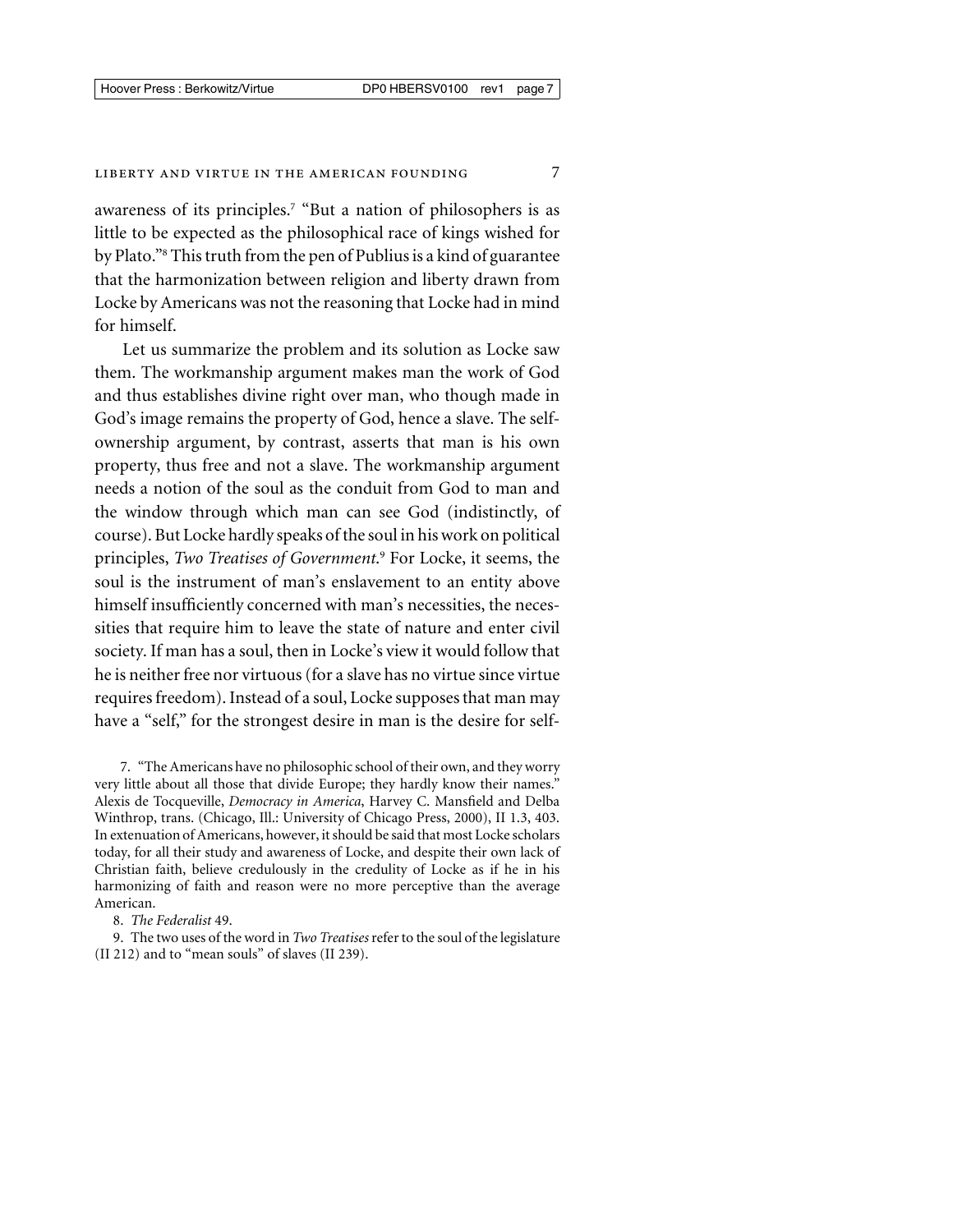# 8 **HARVEY C. MANSFIELD**

preservation.10 And in the desire for preservation, the self is concerned with the body and seems limited by the wayward attractions of the bodily senses. The senses are passive and receptive rather than active, and they seem to lack any direction or integrity of their own. Every time we think we are attending to something we are actually merely being distracted by it, bombarded by impressions of sense. Just as the soul is questionable because it yearns for something divine, invisible to us, so the self is dubious because it seems to be not a whole but a bundle of distractions. But Locke in effect declares the self to have the substance that previously was claimed for the soul, and in this way he combines divine right and nondivine right. He seems to say: You can have self-preservation without risking the salvation of your soul—or even instead of it. Whichever. It's up to you.

Locke left a twofold legacy to America in regard to virtue and liberty, offering compatibility and substitution. Virtue and liberty could be compatible even if virtue is understood as obedience to religion because man can be seen both as the workmanship of God and as owner of himself. This appealed to the many devout and to their preachers who wanted to both believe in God and live in liberty. But also, as the self began quietly to substitute for the soul, religion came to be subordinated to liberty. At the time of the American Revolution several American colonies, turned states, abolished the established church in their domains. Following Locke, they could understand this measure as either a requirement of or an undermining of true Christianity.

I will leave to others the description of Christian virtue as it evolved to fit the requirements and enticements of Lockean liberty.<sup>11</sup> It must be stressed that the American virtue I am going to

<sup>10.</sup> Locke, *Two Treatises* I 86, 88; II 56.

<sup>11.</sup> See especially Barry Shain, *The Myth of American Individualism: The Protestant Origins of American Political Thought*(Princeton, N.J.: Princeton University Press, 1994).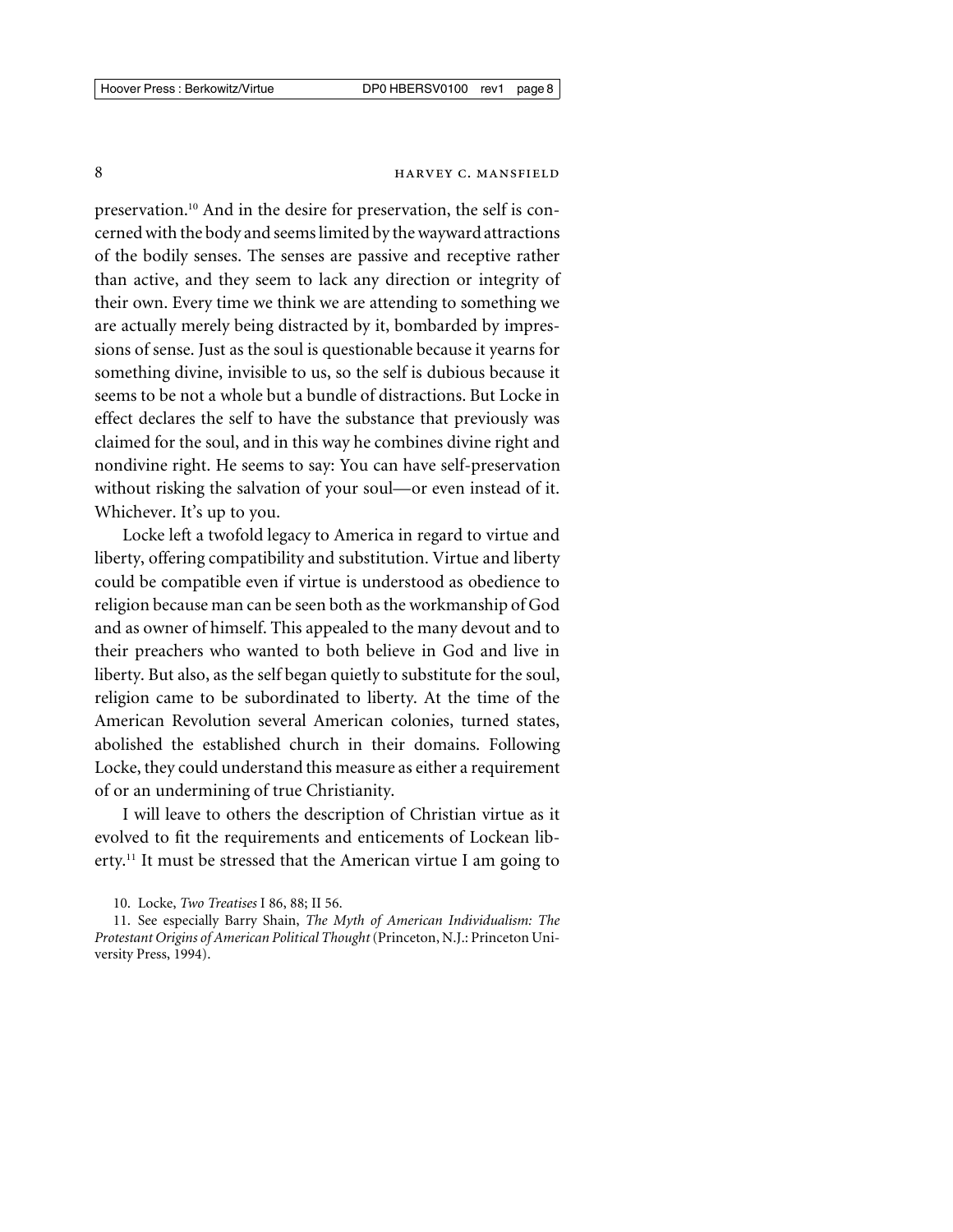#### LIBERTY AND VIRTUE IN THE AMERICAN FOUNDING 9

discuss was not the only, the average, or the majority virtue at the time of the founding. It was, however, the most typically American virtue because it was created by Americans at the time of the founding. Later on, this virtue was called by Tocqueville "selfinterest well understood" and attributed to Americans as theirs.<sup>12</sup> In its private aspect, we find it in Benjamin Franklin's *Autobiography*; the public virtue can be seen in *The Federalist*.

#### **Benjamin Franklin's Bourgeois Virtue**

*Bourgeois* is not a word that Benjamin Franklin uses to describe virtue. If he had, it would have been one of the few times that the word has been used as a term of praise.<sup>13</sup> Bourgeois virtue was subjected to withering criticism from left and right throughout the nineteenth century, and the origin of it was a footnote in Jean-Jacques Rousseau's *Social Contract*, published in 1762, just nine years before Franklin started writing his autobiography. In the footnote, Rousseau distinguished a bourgeois from a citizen—a bourgeois being a town-dweller in the Middle Ages who received his freedom from a royal charter and a citizen being one who gave himself his own laws and who therefore had true, republican virtue.14 Whereas republican virtue is honest, straightforward and naïve (and thus requires much strict education), bourgeois virtue is based on self-interest. According to Rousseau, self-interest sees itself as single-minded, sober, and sure, but in fact it is not. Selfinterest is not one thing. If you think about it, you see that it is divided between what you yourself really want and what others want for you—and the latter tends to dominate. Thus, says Rous-

<sup>12.</sup> Tocqueville, *Democracy in America* II 2.8, 502.

<sup>13.</sup> I once remarked to my late colleague Judith Shklar that Americans' virtue is merely bourgeois virtue—to which she responded: "Is there any other kind?" I do not know whether she meant to praise the bourgeois or to denigrate virtue.

<sup>14.</sup> Jean-Jacques Rousseau, *On the Social Contract* I 6.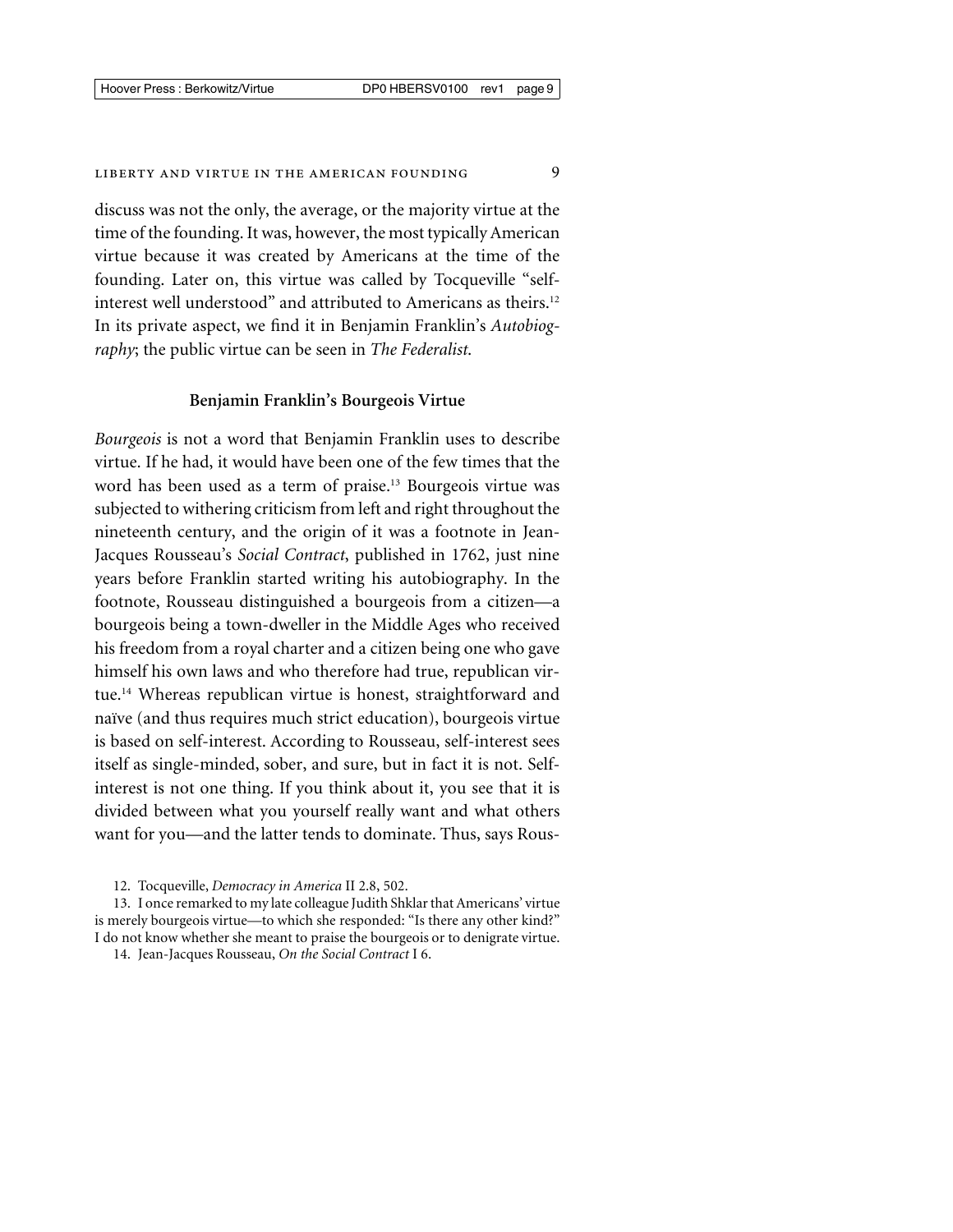# 10 **HARVEY C. MANSFIELD**

seau, you live for the sake of reputation with others rather than for self-satisfaction. A society devoted to self-interest actually turns into its opposite. You end up living in a society characterized by hypocritical politeness and pretense as opposed to liberty and virtue.15 And although Franklin did not refer to Rousseau, his *Autobiography* constitutes a kind of answer to him. For Franklin thinks it is possible to be both self-interested and public-spirited.

Franklin's*Autobiography* is not merely an account of Franklin's life (as such, it would be quite inadequate). It is a book designed to teach moral lessons. It is written with reports and stories, mixing narration and dialogue like Franklin's favorite, John Bunyan's *Pilgrim's Progress*; and like that work, it is full of moral lessons, though much more worldly ones. Following John Locke, who besides his political and philosophical works wrote *Some Thoughts Concerning Education*, Franklin believed in liberty but did not leave to chance how liberty would be exercised. He saw that a liberal society needed virtue, and that for virtue, the society's citizens needed an education. One could not simply set men free and let them choose uninstructed. And whereas Locke argued for a private education by tutor for gentlemen, Franklin wanted a public education in public schools.16 A private citizen, he takes it upon himself—in a

15. Two subsequent haters of the bourgeoisie, Max Weber and D. H. Lawrence, were virulent critics of Franklin's *Autobiography*. See Max Weber, *The Protestant Ethic and the Spirit of Capitalism*, Stephen Kalberg, ed. (Los Angeles, Calif.: Roxbury Press, 2002; German text originally published in 1904–5), 14– 20; and D. H. Lawrence, *Studies in Classic American Literature* (New York: Thomas Seltzer, 1923). For fine recent studies of the *Autobiography*, see Ralph Lerner, *The Thinking Revolutionary: Principle and Practice in the New Republic* (Ithaca, N.Y.: Cornell University Press, 1987), 41–59, and *Revolutions Revisited: Two Faces of the Politics of Enlightenment*(Chapel Hill, N.C.: University of North Carolina Press, 1994), 3–18; Steven Forde, "Benjamin Franklin's Autobiography and the Education of America," *American Political Science Review* 86 (1992): 357–68.

16. For Franklin's educational writings, see Lorraine Smith Pangle and Thomas Pangle, *The Learning of Liberty: The Educational Ideas of the American Founders* (Lawrence, Kans.: University Press of Kansas, 1993).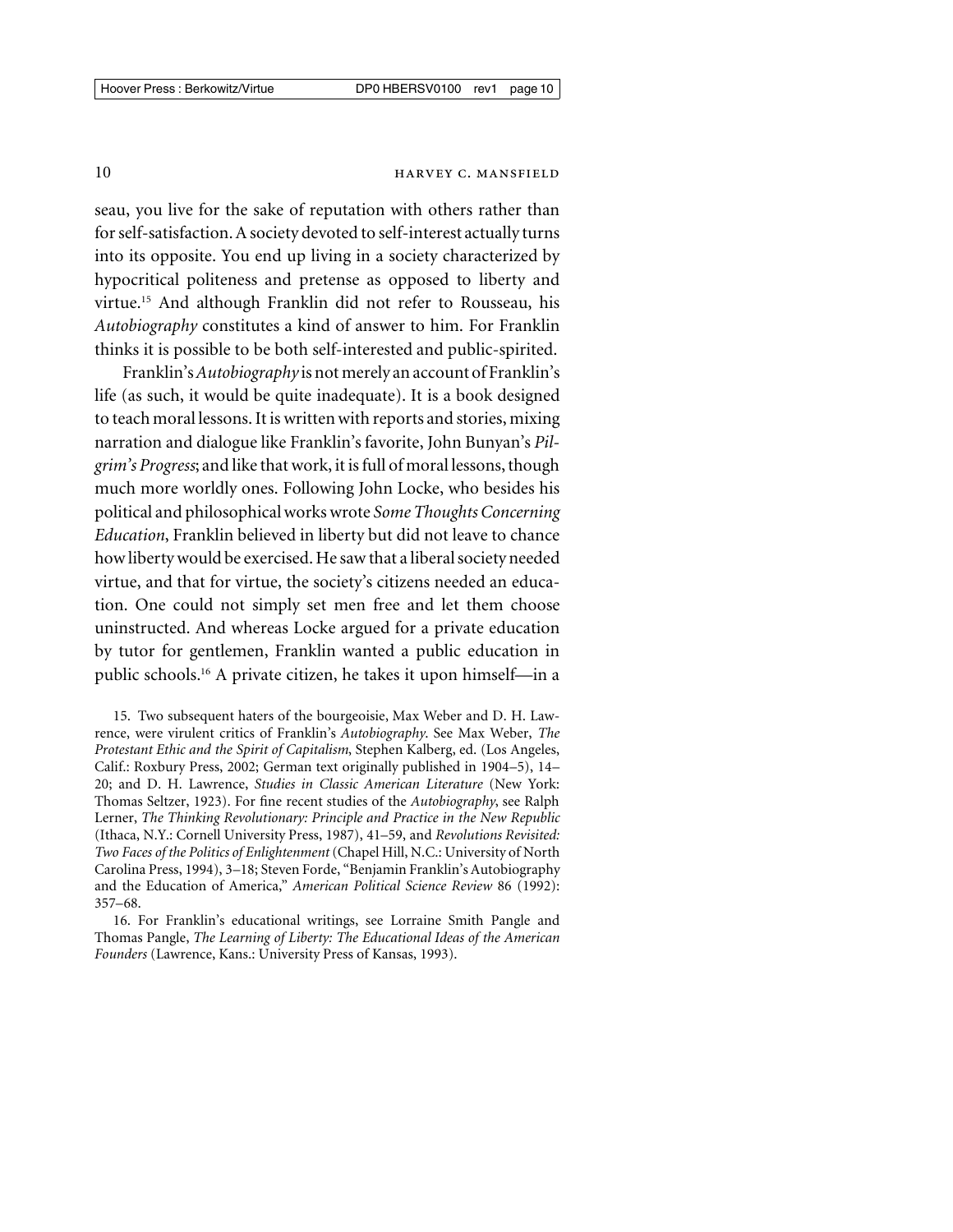free act of public spiritedness—to set himself up as an example, his book being addressed at first to his son. But then, we see later when Franklin includes two letters from friends praising what he had written in extravagant terms that it is intended for everyone ("think of bettering the whole race of men," says one friend).17 A touch of vanity in Franklin, perhaps, to present himself as an example for mankind? But Franklin had anticipated this objection and had said at the beginning that he gives vanity "fair quarter wherever I meet with it," as it is "often productive of good" to the possessors and to those around him in his sphere of action.18

With this apology that is not an apology but a lesson, Franklin goes back over his life just as a printer goes back over a book looking, as it were, for typographical errors. It is customary to speak of the sins of one's past life, but Franklin calls them errata, finds five of them, and corrects them. He performs the office of St. Peter (or of God), judging his life and finding errors that were not so bad that they cannot be—not forgiven, but corrected. There is no display of vanity by Franklin, but also no show of humility. What sort of virtue does Franklin teach, then? He features sociability and public-spirited projects. He does not teach religion, though he does not oppose the teaching of religion. As a youth he wrote and printed a dissertation against religion, but luckily—or Providentially—he did not suffer for it. He began to "suspect that this [necessitarian] doctrine tho' it might be true, was not very useful."19

Franklin had "some religious principles"; he "never doubted" (despite what he admitted about his youthful disbelief ) the exis-

17. Benjamin Franklin, *The Autobiography and Other Writings*, Kenneth Silverman, ed. (New York: Penguin Books, 1986), 84.

18. Franklin, *Autobiography*, 4.

19. Franklin, *Autobiography*, 63.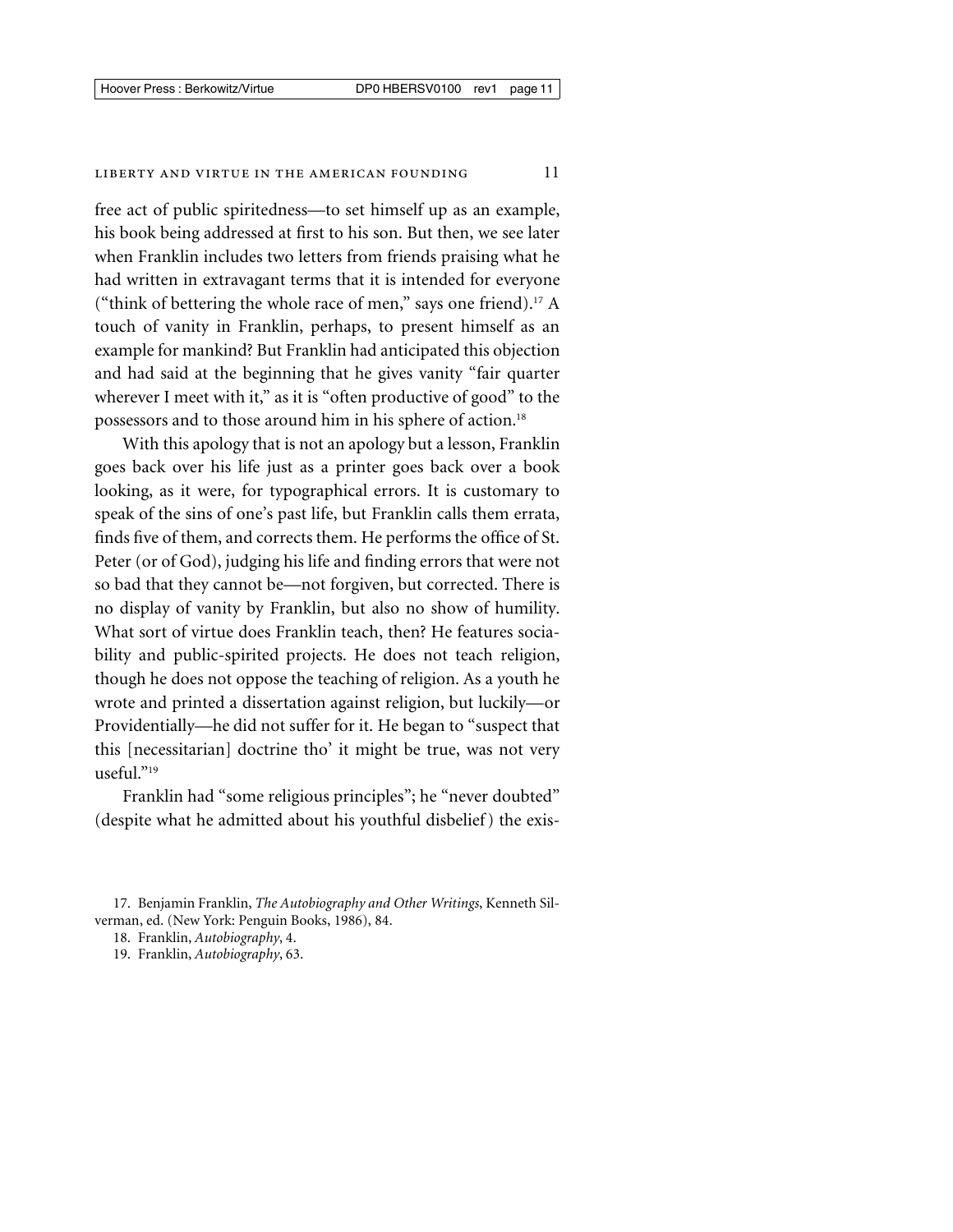# 12 **HARVEY C. MANSFIELD**

tence of God, and other essentials.20 But he also had an objection to religion as such: that it is contentious and polemical. He noticed that from the first he was infected by books of "polemical divinity" in his father's library that gave him a "disputatious turn," a very bad habit making people often "very disagreeable in company."<sup>21</sup> In short, religion tends to be unsociable. It sets people at odds and sends nations to war. By contrast, human virtue is this-worldly, which means mundane; it is about how to live in this world with a view not to the next world but to this world. Virtue is not harsh; it is sociable and conversational. Franklin says he learned how to converse by reading about Socrates, who, he observed, preferred to ask questions of rather than contradict his interlocutors.<sup>22</sup> But Franklin, going Socrates one better, sought rather for "information" than learning, and while hiding his own view and raising sly objections to another's, he made philosophy compatible with, or even tantamount to, sociability. This modesty that is not really modesty is just the sort of politeness that Rousseau detested.

Franklin's subtle modesty is on view in a passage where (*Autobiography*, p. 14), soon after admitting that he would have been "a very bad poet," he presumes to correct the lines of the greatest poet of the age, Alexander Pope. Pope had written:

> Immodest words admit of no defense, For want of modesty is want of sense.

20. Franklin, *Autobiography*, 89; the five essentials specified are the existence of God; God's Providence; that man's most acceptable service to God is doing good to man; that souls are immortal; that crime will be punished and virtue rewarded here or hereafter. Note public spirit sitting comfortably and inconspicuously in the center of the list.

21. Franklin, *Autobiography*, 15.

22. Franklin, *Autobiography*, 18–19. And Socrates never embarrassed or exposed the ignorance of anyone while asking his questions? And was never put on trial and sentenced to death? Franklin, unlike Socrates, was able to embarrass foolish acquaintances without risking death; see the incident in which he used the "Socratic method" with Keimer, 39–40.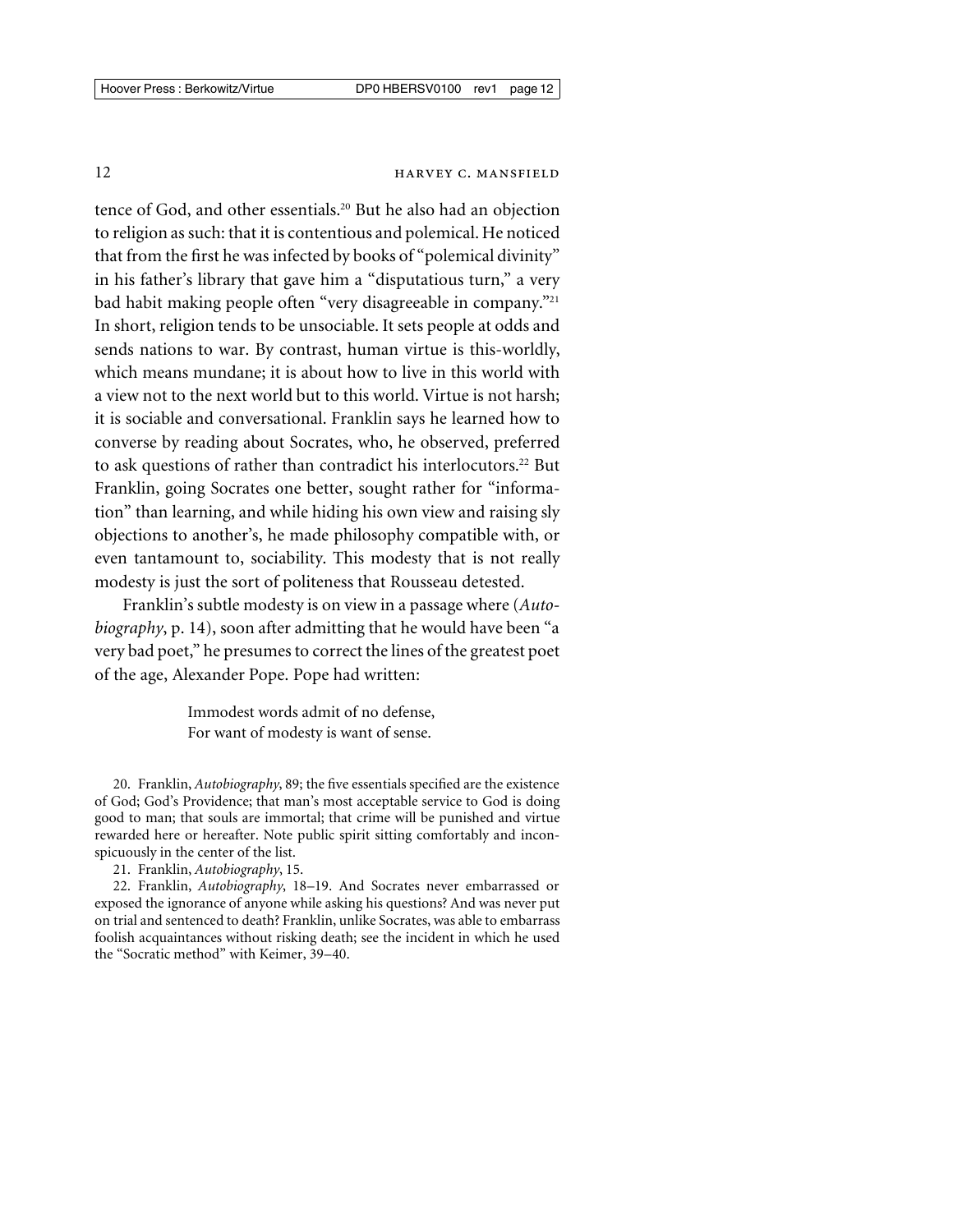# LIBERTY AND VIRTUE IN THE AMERICAN FOUNDING 13

Franklin suggests that they would read better as:

Immodest Words admit but this Defense That Want of Modesty is Want of Sense.

With this change, modesty receives "some apology," he says. In agreement with Socrates, Franklin implies that virtue is knowledge, and in disagreement with Socrates, that knowledge is about how to be sociable and so virtue is sociability. Sociability is useful, like religion.

There are many more beauties in Franklin's *Autobiography* that ought to be left to the reader to discover. Its theme is utility and the constant way to utility is through the suppression of one's ego, for that is the way to satisfy one's ego. Utility means utility to oneself, but not only to oneself, also to the public and to mankind. In his exemplary book, Franklin recounts a marvelous variety of useful projects in which he took the lead or provided the inspiration. It is as if he wanted to illustrate what Tocqueville was going to say about the art or science of association in America.<sup>23</sup> He could not have done all these things successfully, however, if he had done them out of crude, unadorned utility in the rule-bound manner of later utilitarians. He said that when swimming, he was "always aiming at the graceful & easy, as well as the Useful."24 He himself was a man of style, and he wanted to give style to utility, or combine style with utility, lest life be made dull and crass.

The best part of style is not to attract attention. Franklin learned the impropriety of "presenting one's self as the Proposer of any useful Project"; it is much better to keep out of sight. "The present little Sacrifice of your Vanity will afterwards be amply repaid" when people find out that the credit belongs to you.<sup>25</sup> Yet three pages after saying this, Franklin presents as his own "the bold

- 24. Franklin, *Autobiography* 53; see Lerner, *The Thinking Revolutionary*, 43.
- 25. Franklin, *Autobiography*, 87.

<sup>23.</sup> Tocqueville, *Democracy in America* I 2.4; II 2.5–8.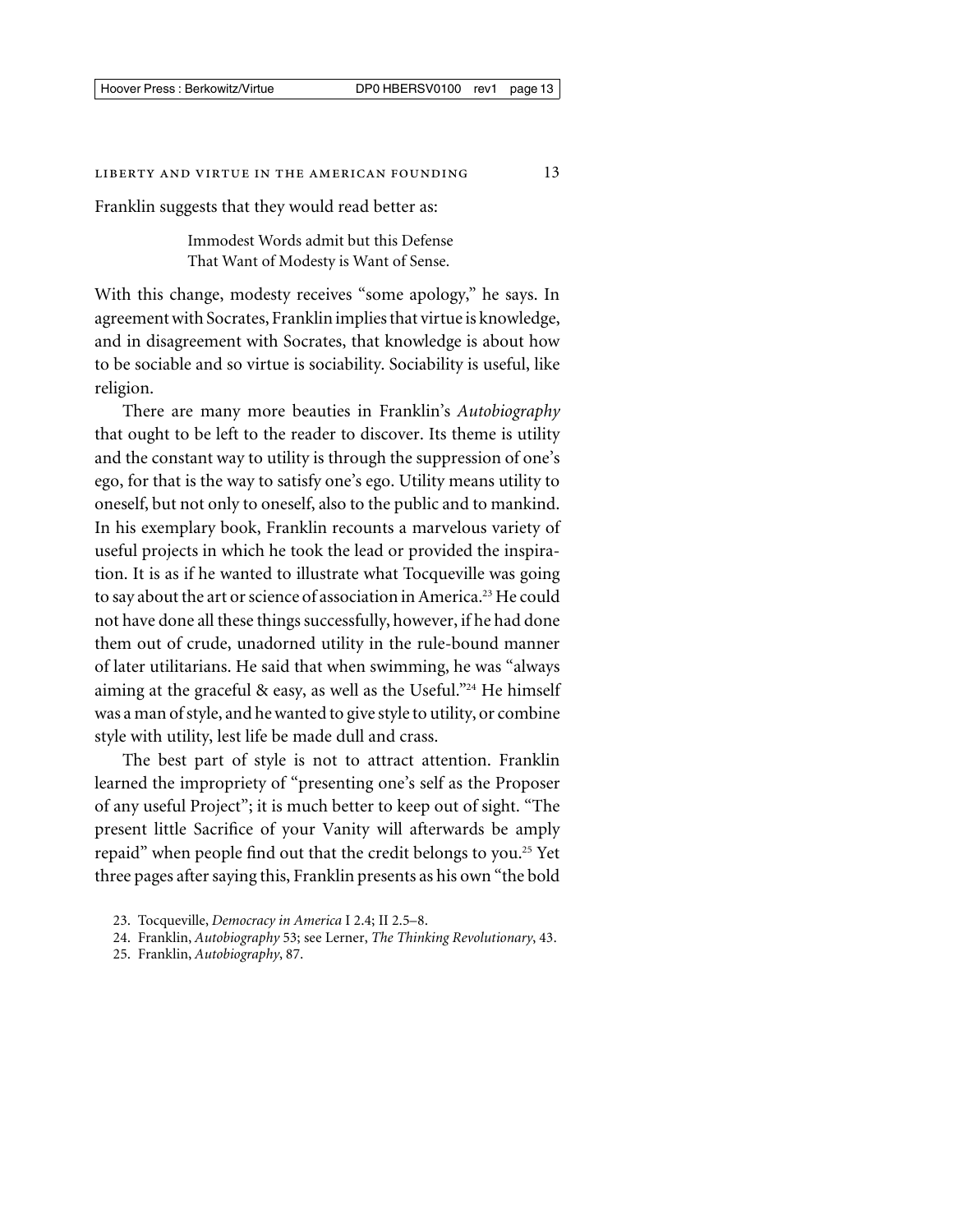and arduous Project of arriving at moral perfection." He had intended to write a book on the art of virtue, but instead he inserts only a couple of pages on twelve or thirteen virtues and precepts. He is no pompous Mr. Perfect, for these virtues are designed to improve him as well as others. They are formed on a method that seeks to prevent the usual fault of such a list that in focusing on one virtue a person tends to forget the other virtues. Franklin has a little book in which to record his faults, methodical fellow that he is. His list consists of bourgeois virtues to be sure, but also of citizen virtues such as justice and sincerity—thus spanning the distinction between bourgeois and citizen on which Rousseau insisted.

If we compare Franklin's list with the eleven virtues that Aristotle discusses in his *Ethics*, we see that Franklin has omitted courage, ambition, generosity, magnificence, magnanimity (Aristotle's magnanimous man, possessed of all the virtues and aware of it, would not keep a little book in which to write down his faults), friendliness, and wit. These are the virtues of nobility (except for friendliness and wit, virtues of sociability for its own sake rather than for utility), virtues that are out of the ordinary. To Aristotle's list Franklin adds virtues that are instrumental, such as order and cleanliness, that are beneath Aristotle's moral virtues. Franklin replaces Aristotle's generosity with frugality, the bourgeois virtue par excellence. Why so? He was a generous man, and if he was frugal it was so as to be generous. He was more than generous; he was a great man. But he does not "present himself" as such. His seventh virtue is sincerity, defined as "Use no hurtful deceit." Hmm. Is harmless or well-intended deceit what we usually mean by "sincerity"?

The *Autobiography* is chock-full of deceits that Franklin found not hurtful but useful.26 It stops at the year 1757, just when Franklin

<sup>26.</sup> Lerner, *The Thinking Revolutionary*, 50–53.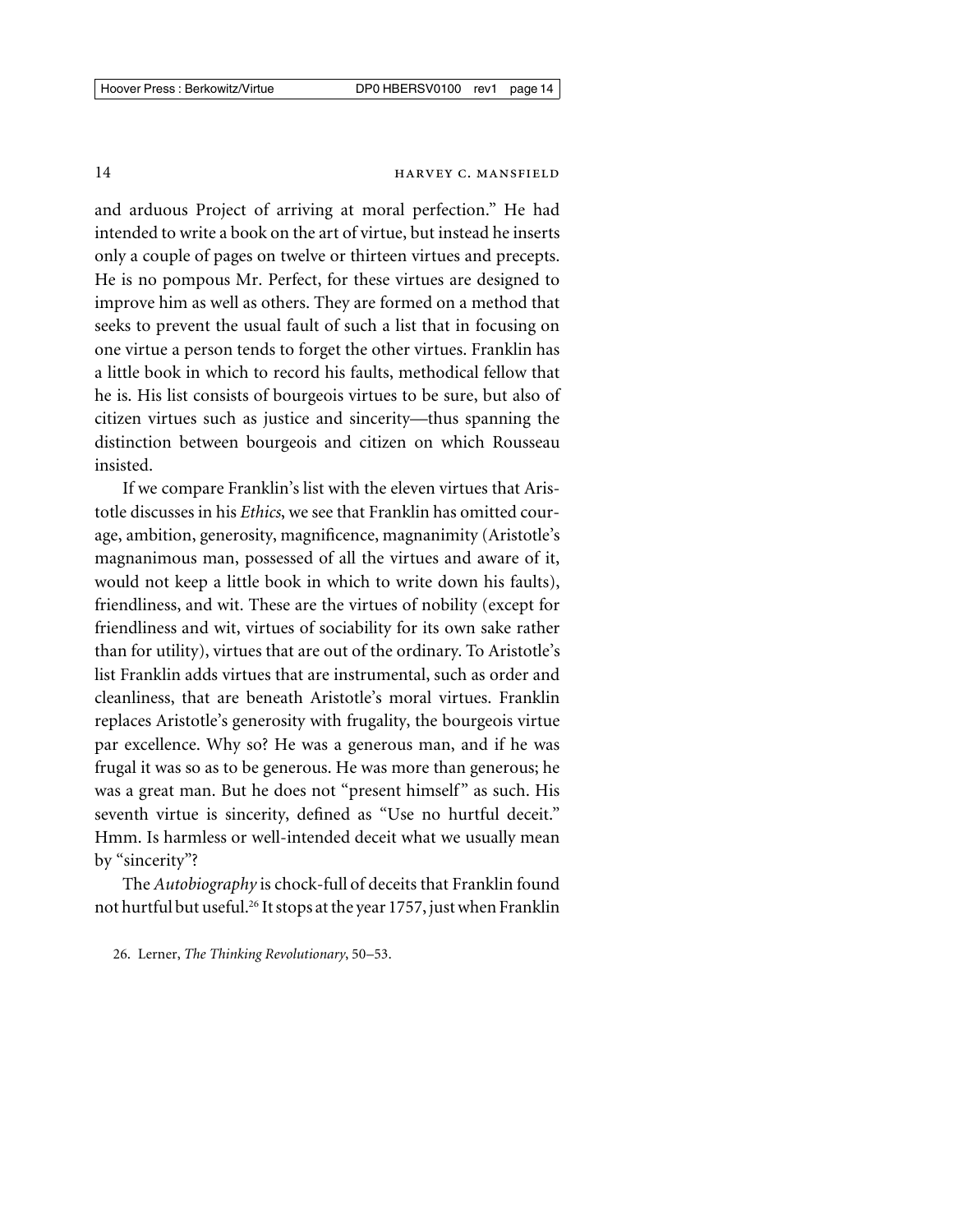was about to become a great man, entering the period of his life on which a biography would say the most. For Franklin's purpose it stops just at the right moment, for he did not want to look back on his life as from above. Even the scientific experiments he records show the human side of science—the vanity of scientists.<sup>27</sup> Franklin's cure for the vanity of the great man is to be kind and humane by disguising one's greatness. His book records what is today called the American Dream, a peculiar dream that can be realized. You make it real when you rise from poverty and obscurity by doing good for your fellow citizens. Franklin records the method for realizing the dream, which is to relax strict morality, not so much as to get ahead by fair means or foul, as with Machiavelli, but to get the approbation of other citizens, finally the public, who in general do not find strict morality attractive. Thus can a great man manage to survive among so many who are not great, and also benefit the community with many useful insights and inventions. But are these many useful benefits great benefits? On the first page of *The Federalist* it is said that America is an experiment for mankind to see whether good government can be established by reflection and choice, meaning republican government, rather than by accident and force. Here America is a great country because it provides a great benefit to mankind. We need to see how greatness presents itself in republican government.

# **Montesquieu on Republican Virtue**

It might seem that republican government is not hospitable to greatness. Greatness is rare and great men are few; but republican government puts power in the hands of many rather than few. Republican government is distinguished above all from monarchy, which is government by one man. Traditionally, it was thought

27. Franklin, *Autobiography*, 172–73.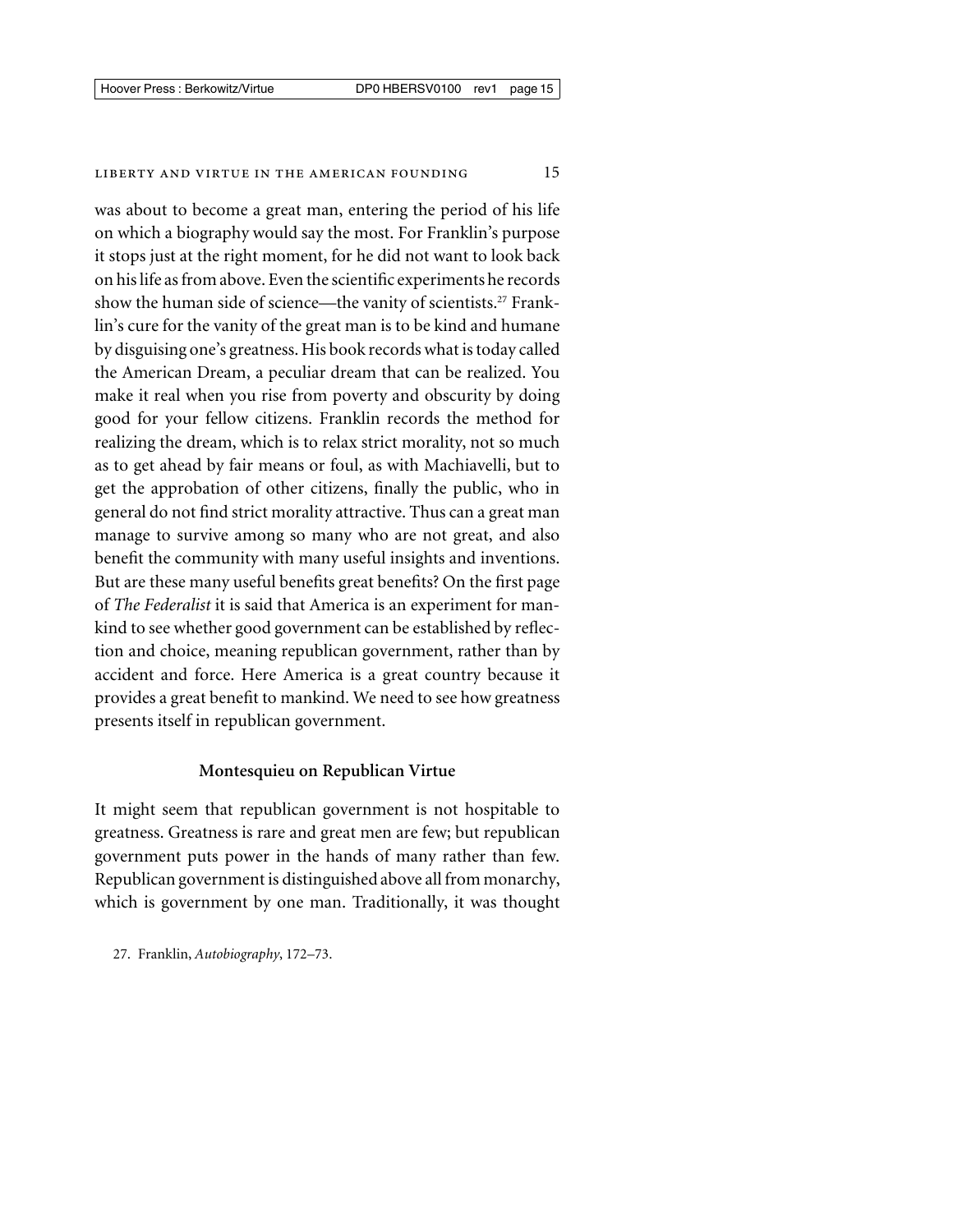that republics would have to be small because only in a small country could the people run the government directly by meeting in a single popular assembly. The Anti-Federalists, who opposed the Constitution, accepted this "small-republic argument" while modifying it to allow a representative assembly elected by the people. So long as the terms of representatives were short and the turnover high, government would be close to the people if not identical with the people. To support their modified version of traditional republicanism, the Anti-Federalists relied for intellectual authority on Montesquieu, who in his *Spirit of the Laws* described the Greek cities as the paradigm of republicanism. In order to live peacefully, these cities had to be united, and for unity they needed to have one homogeneous people without ethnic or national divisions and a strict education to prevent factions from arising. Republics depend on virtue to stay united and to defend themselves against enemies, in contrast to monarchies, which have their unity in the monarch and which do not require virtue from either their subjects or the monarch.

What is this republican virtue? Montesquieu defined it to be strict, stern, austere, and even ascetic. He compared the virtue of republican citizens to the love that monks have for their order. Just as monks subordinate their particular interests when living together, so do citizens for the general good of the republic.<sup>28</sup> Virtue in this view is self-sacrifice, the very contrary of self-interest. After praising the republican virtue of the ancients, Montesquieu begins a critique of it that the Anti-Federalists failed to notice. Self-sacrifice, Montesquieu shows, requires an education that hardens citizens against enemies, producing martial virtue that he goes so far as to call "ferocity," followed by a countereducation in music that softens these same bellicose citizens so that they can

28. Montesquieu, *Spirit of the Laws* IV 6; V 2; XIV 7.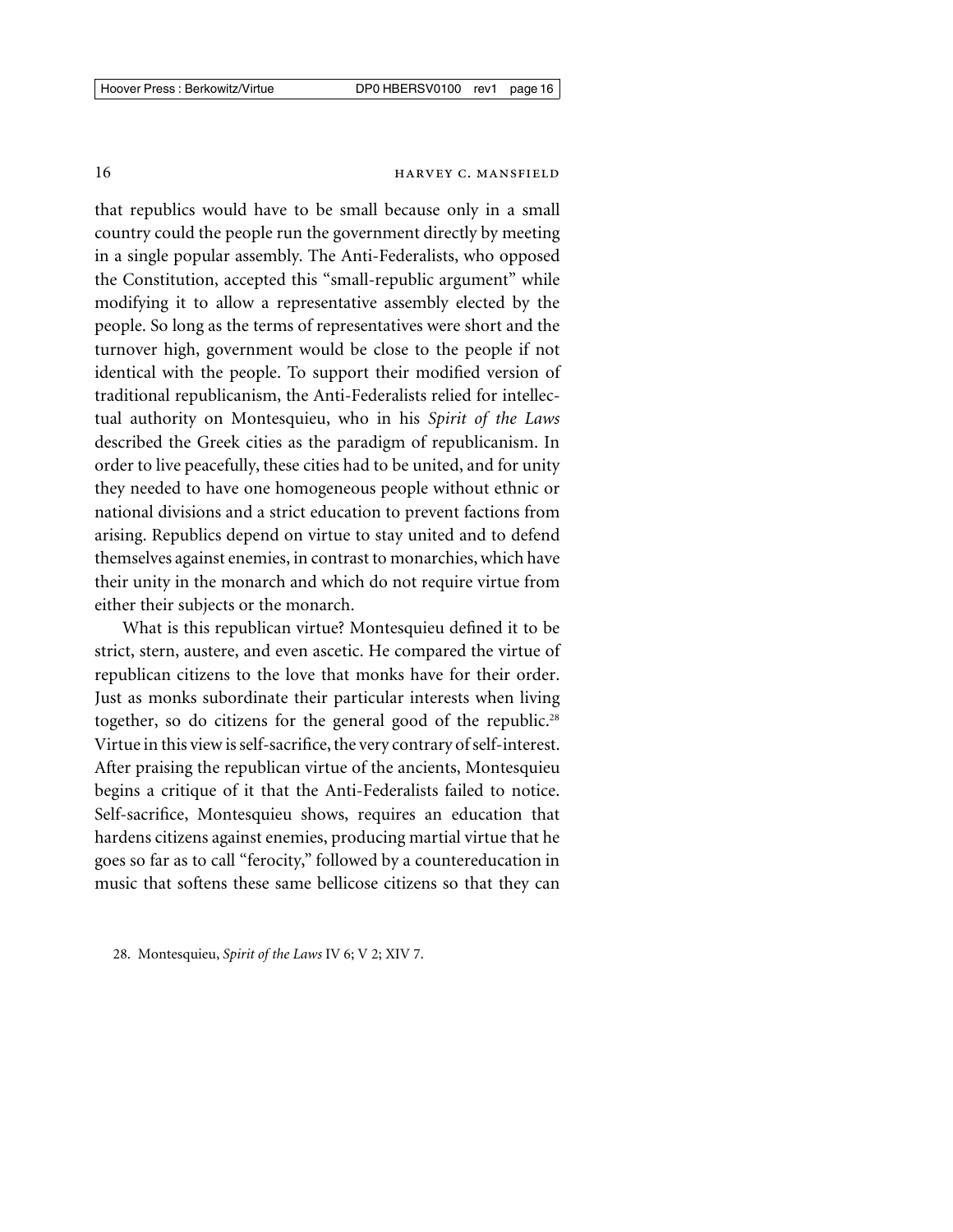#### LIBERTY AND VIRTUE IN THE AMERICAN FOUNDING 17

live with one another.<sup>29</sup> Montesquieu's idea of republican virtue perfects it by contrast to the virtue spoken of in the classical sources, because Plato and Aristotle always left room for a virtue above anything that could be achieved in politics.

Montesquieu, making a similar point for a different end, shows through careful stages of his argument that republican virtue cannot sustain itself and in the end destroys itself by trying to renounce and repress human interests and passions.<sup>30</sup> His solution is not to show the way to the higher virtue of philosophy but rather to lead his readers, disillusioned with republican virtue, toward a politics of liberty. In this new politics, no longer sought in the imagination but "found" in modern Britain, laws are mild, passions are loosed, interests are pursued, and commerce brings peace. The Anti-Federalists, wishing to follow Montesquieu but not quite taking his meaning, combined virtue and liberty by adding them together. They wanted both martial virtue and individual rights, and they did not fully appreciate the extent to which liberty was meant to replace virtue. They can be excused because Montesquieu did not make it clear either, and perhaps deliberately. A certain nostalgia for "ancient virtue" provides a prudent check on the selfish exploitation of commercial interests, on the one hand; and on the other, toleration of selfish passion takes the hard edge off righteous virtue. No matter that the boundary between virtue and liberty is not precisely defined.

# **Publius on Ambition**

In *The Federalist*, however, a new outlook on "the extended republic" as opposed to the small republic makes possible a new republican virtue, one that can accommodate greatness. Ambition is the

29. Montesquieu, *Spirit of the Laws* IV 8.

<sup>30.</sup> The stages are summarized in my book, *Taming the Prince* (New York: The Free Press, 1989), 225–28.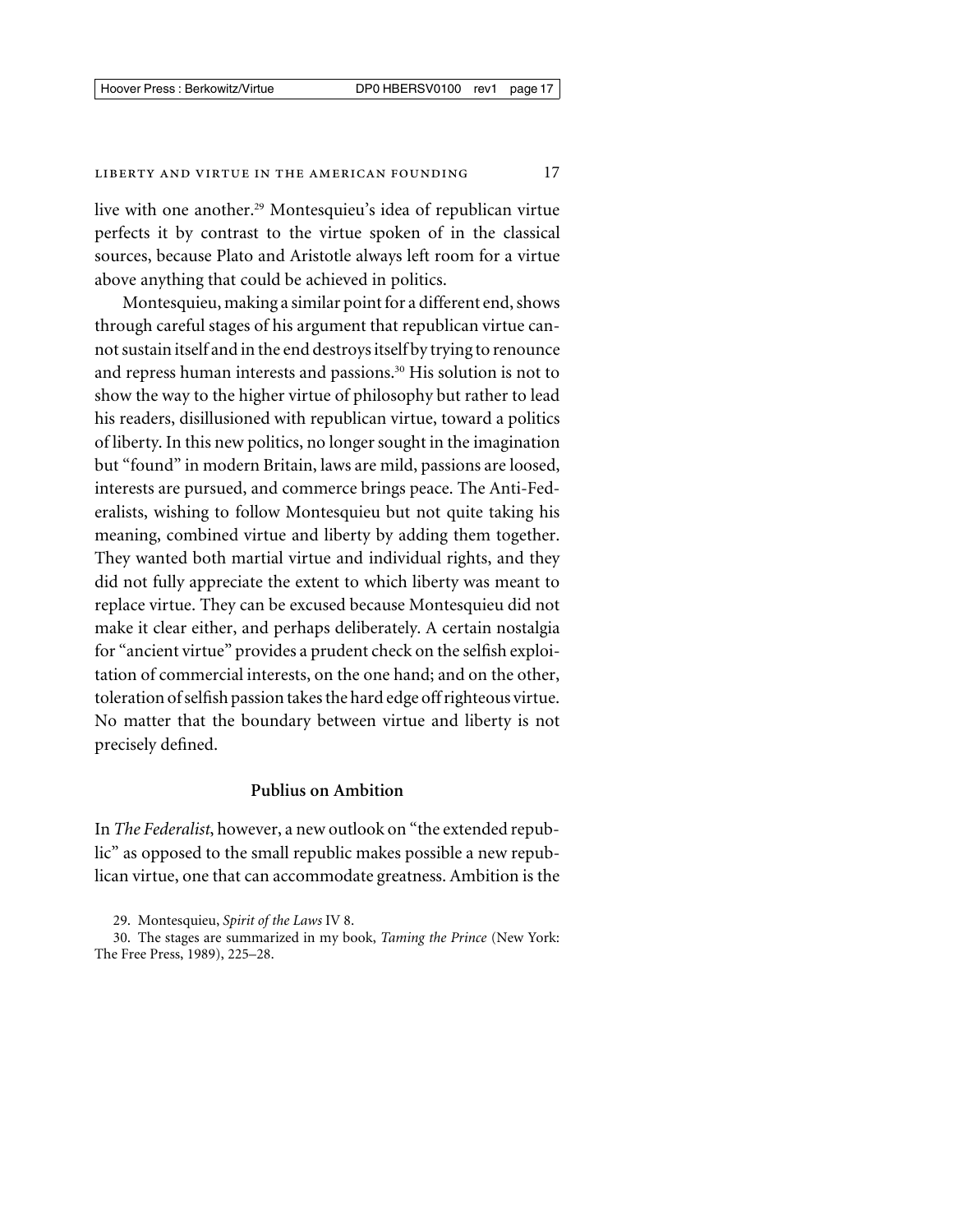focus of this new republicanism, and ambition leads to a new conception of responsibility. In one of many famous phrases in *The Federalist*, its pseudonymous author Publius says: "Ambition must be made to counteract ambition."31 The context is a defense of the new form of separation of powers in the American Constitution, but the words might be quoted outside the context to apply to the whole society over which the Constitution will preside. Thus abstracted, we have a new principle connecting virtue to liberty. Franklin's *Autobiography* was all about ambition, but he left it off his list of virtues because he wanted ambitious people to defer to the doubt and envy of society and feared appearing too demanding of his fellow citizens' approbation. Publius, one could say, returns to Aristotle's promotion of ambition. Aristotle had noticed that people are blamed sometimes for too much, sometimes for too little ambition, as if there were an inconspicuous mean defining the right amount of ambition, the right degree of love of honor; so he proposed that this hitherto nameless quality be counted a virtue.<sup>32</sup>

Publius differs from Aristotle, however, in connecting ambition to interest rather than calling it a virtue. Just after saying that ambition must be made to counteract ambition, he adds that "the interest of the man must be connected to the constitutional rights" of the office, as if ambition were in one's interest. But is it in your interest to seek and accept public office? Many ambitious people decide not to run, as we know today; and there are theorists of "rational choice" who aver that following your own ambition is less rational than forgoing the honor yourself and taking a free ride on someone else's ambition. It does seem that ambition requires an expenditure of energy that might distinguish it from self-interest in its ordinary, less demanding forms, such as your

32. Aristotle, *Nicomachean Ethics*, 1125b 1–25.

<sup>31.</sup> *The Federalist* 51.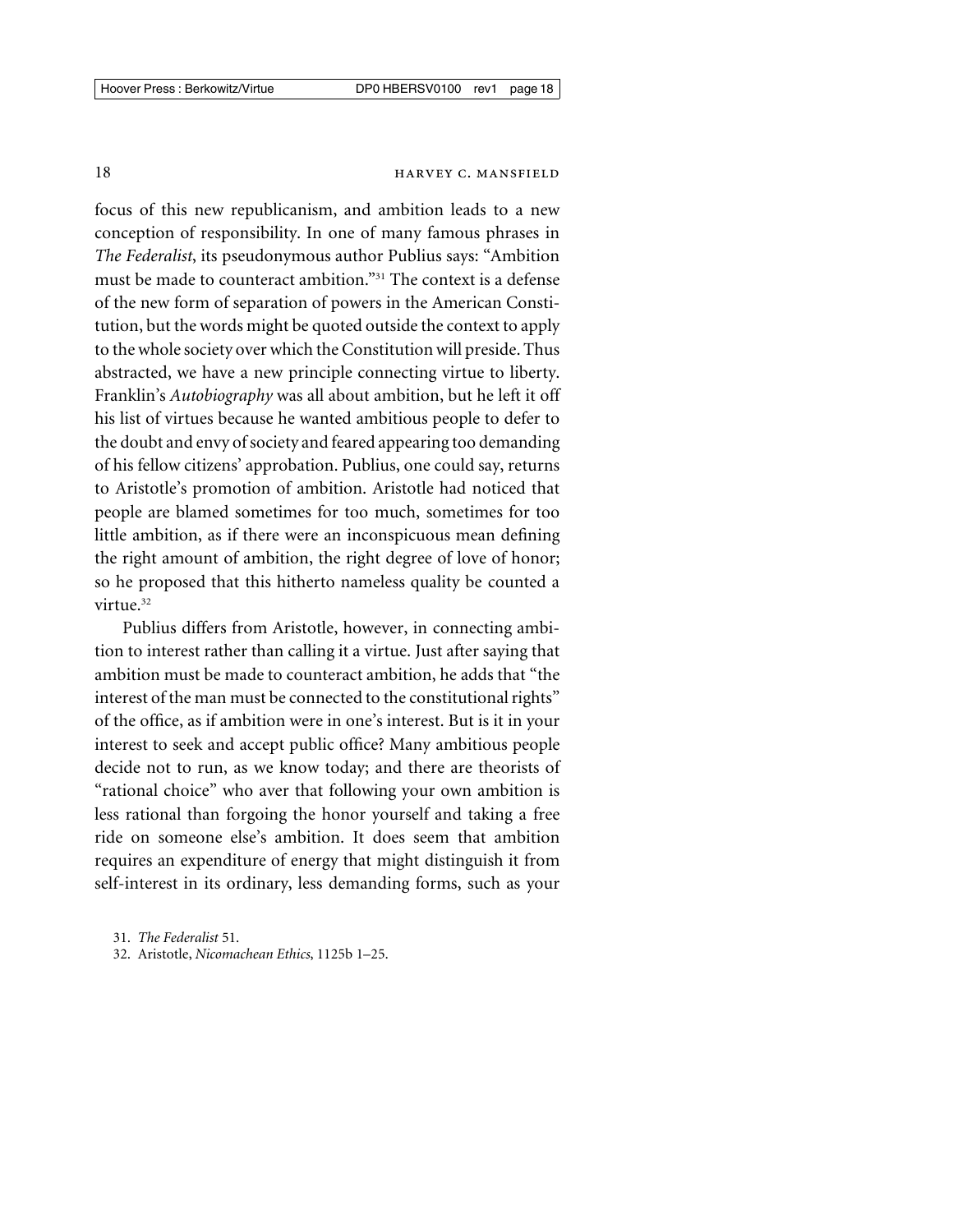self-interest in a higher wage. In connecting ambition to interest, Publius shares Franklin's deference to popular, republican distrust of that quality (which he does not name a virtue); but in referring to ambition by name, he goes beyond Franklin. He seems to want to teach Americans that outstanding men of ambition are not so far from ordinary men as traditional republican suspicion supposes. Here is an example of what Tocqueville called the American doctrine of "self-interest well understood." Tocqueville remarked that in promoting that doctrine, Americans "would rather do honor to their philosophy than to themselves."<sup>33</sup> But in naming ambition, Publius goes a certain distance toward honoring it because he implies that it deserves to be singled out and provided for.

Let us recall that Publius mentions ambition while making a defense of the separation of powers. Ambition is asserted to be in the interest of the ambitious man, and his interest is connected to the constitutional rights of the office. *The Federalist* is renowned for the realism of its analysis, and especially for the famous argument in *The Federalist* 10 regarding "clashing interests." But the remedy proposed there is the extended republic, as opposed to a small, homogeneous democracy that allows one majority interest to dominate and oppress the country. This means that the play of interests is determined by the form of government. The interest of a faction differs in the two contexts: In the small republic it seeks to dominate and lord it over others; in the large, to conciliate and combine. These are two very different behaviors. An outside observer might want to call both of them self-interested, but if you were actually living in these two republics, you would say in the first that not to dominate is against your interest, and in the second, that domination is against your interest. The universality of selfinterest, it seems, is too weak to specify how you should live. You

33. Tocqueville, *Democracy in America* II 2.8, 502.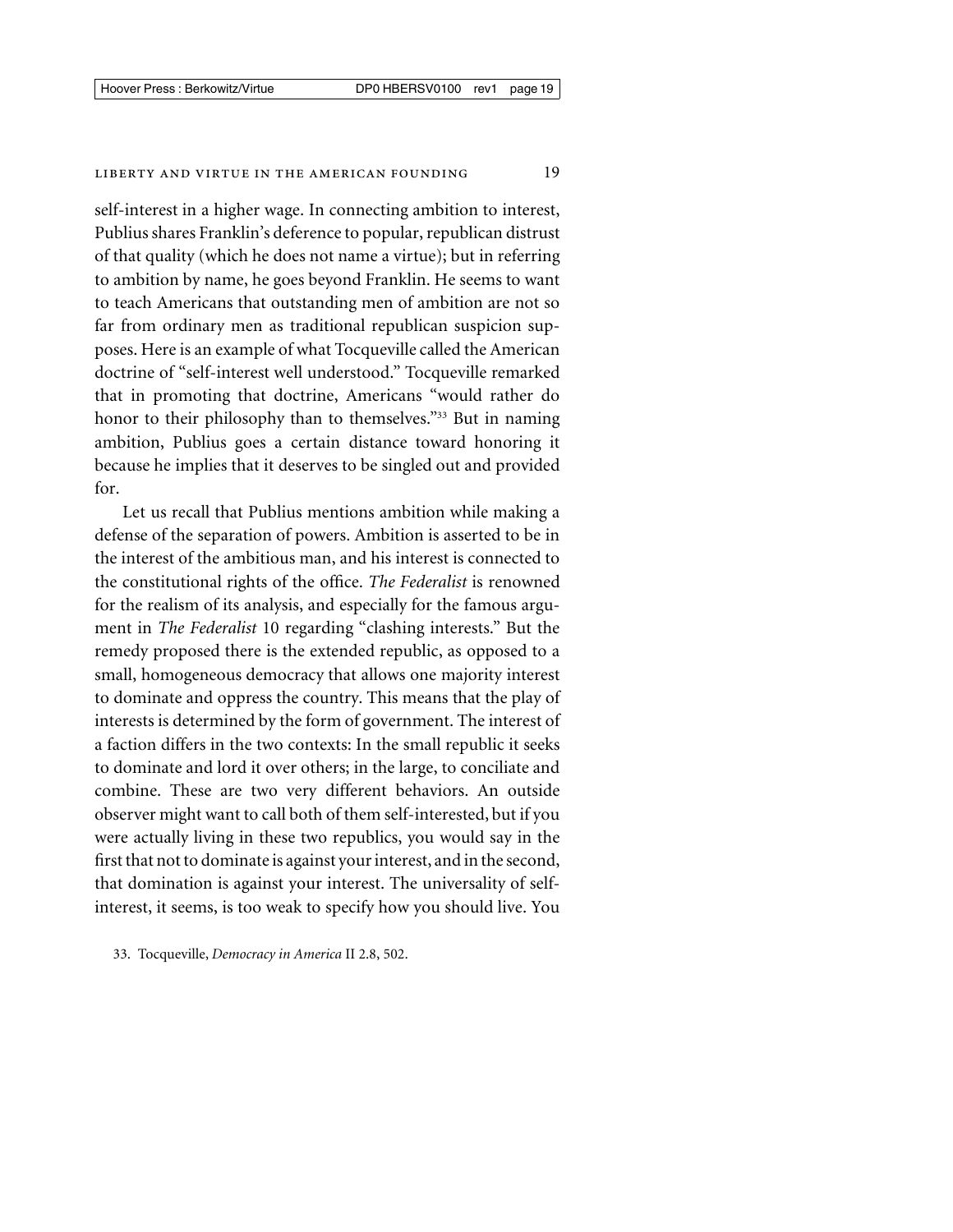need to know in addition what the political regime makes your interest to be. As a work of political science *The Federalist* could have been a dull tract of public law, for in outline all it does is explain the various parts and clauses of a formal document. Yet in saying why the Constitution was written as it was, Publius shows how he expects its offices to work. The realistic analysis enlivens, but also emerges from, the formal structure of the new proposed government.

In *The Federalist* 10, Publius warns against not only interests but also passions—against the "propensity of mankind to fall into mutual animosities [over] the most frivolous and fanciful distinctions." This might make one suppose that interests are solid and substantial, whereas passions are the contrary. It was common in the eighteenth century, as Albert Hirschman has shown, for philosophers and publicists to rely on solid interests to soothe excited passions. Hirschman begins his analysis from this leading quotation of Montesquieu: "Happily men are in a situation such that, though their passions inspire in them the thought of being wicked, they nevertheless have an interest in not being so."34 But Montesquieu, sly fellow that he was, noted that passions might also inspire virtue, particularly the martial virtue characteristic of republics. This was the republican "ferocity" we have seen. He therefore took care in his book *The Spirit of the Laws* to gradually replace martial republican virtue with modern commercial self-interest. This is what Peter Berkowitz has nicely called "the healthy liberal impulse to economize on virtue."35

*The Federalist* goes along with the impulse for a considerable

<sup>34.</sup> Montesquieu, *Spirit of the Laws* XXI 20; Albert O. Hirschman, *The Passions and the Interests* (Princeton, N.J.: Princeton University Press, 1977). For my comments, see Harvey C. Mansfield, "Self-Interest Rightly Understood," *Political Theory* 123 (1995): 48–66.

<sup>35.</sup> Peter Berkowitz, *Virtue and the Making of Modern Liberalism* (Princeton, N.J.: Princeton University Press, 1999), 33.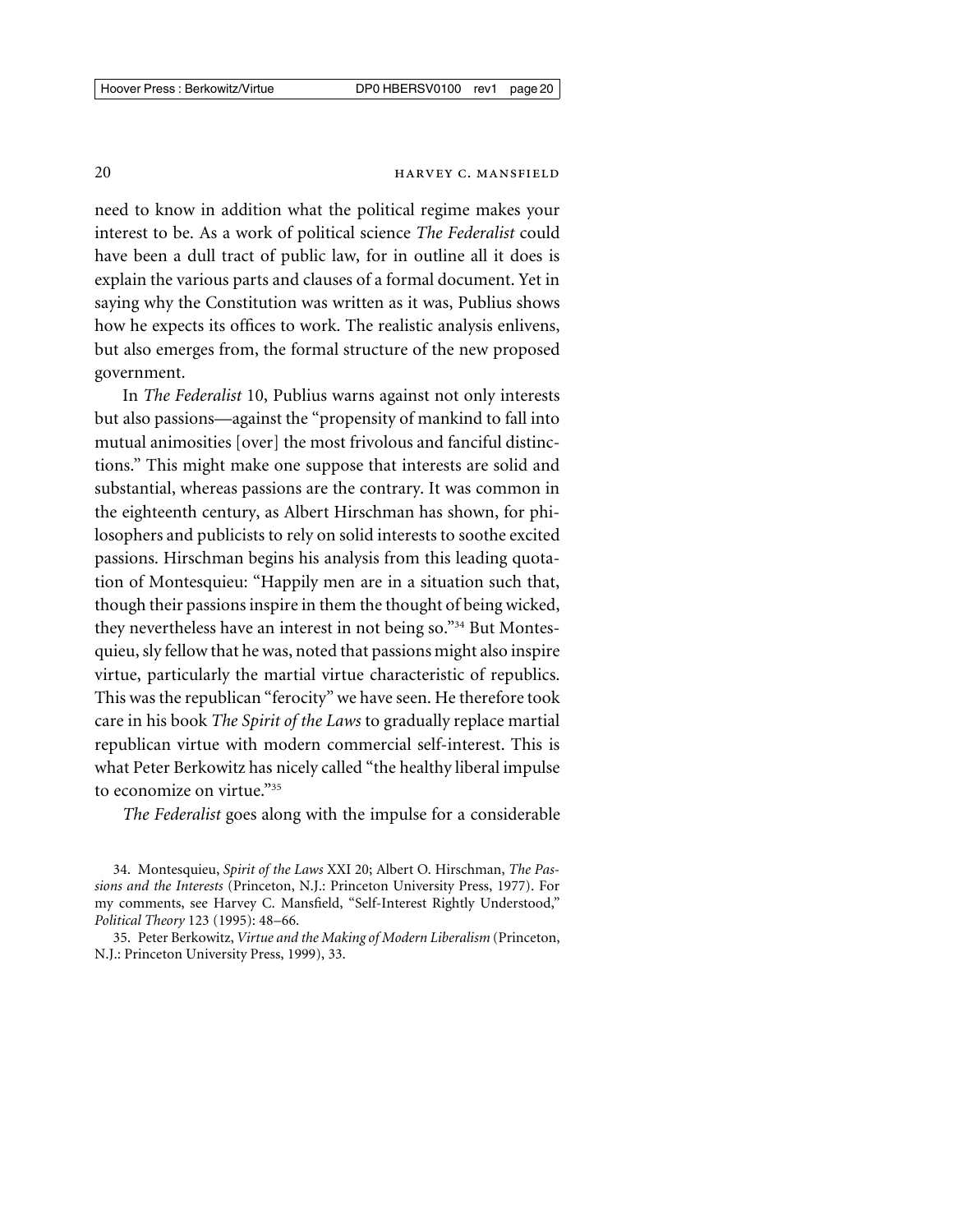distance, as Publius expects the American republic to be devoted to commerce rather than defensive or offensive war. But virtue will not be made obsolete. When discussing the House of Representatives, Publius declares that the aim of every political constitution is first to get rulers who discern and have the "virtue to pursue" the common good, and second to make precautions for "keeping them virtuous."<sup>36</sup> The virtue in question can only be public spirit or ambition. You might think that a virtuous person does not have to be kept virtuous, that virtue means being virtuous without external compulsion; but although this may be true of a few rare souls, it is too much to ask of the good men that voters can ordinarily hope to find, and above all with respect to the virtue of ambition. Ambitious men, we have seen, need to be counteracted by other ambitious men, but still perhaps as much to bring out their virtue as to prevent them from doing wrong.

When we come to the executive branch, Publius expands on the meaning of ambition, for the new American republic is not to have for its executive a committee chosen by the states, as in the Articles of Confederation, but a single person elected directly by the people. The U.S. Constitution establishes the first republic with a strong executive, and this office calls for a certain kind of person that is described in some detail. Publius goes so far as to deny directly "the maxim of republican jealousy which considers power as safer in the hands of a number of men than of a single man" at least in regard to the emergencies that executive power must deal with.37 But this advantage of one-man rule does not arise from superior virtue in him. The executive is held to be on the same level as ambitious men in the other branches, and though he might have "the stern virtue [that] is the growth of few soils"—like George Washington—it should be assumed that his virtue will not

36. *The Federalist* 57.

<sup>37.</sup> *The Federalist* 70.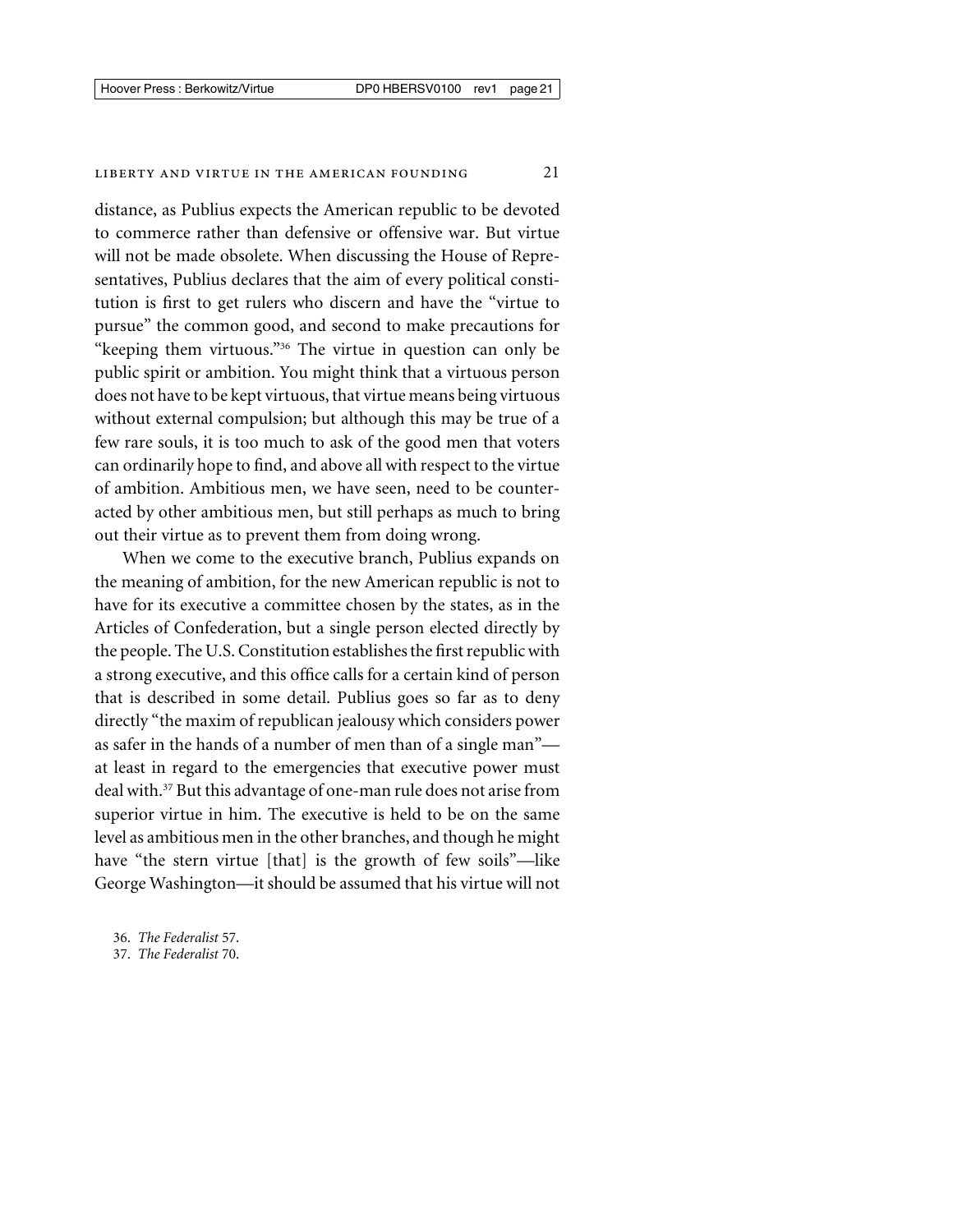be so exalted that he does not have to be "kept virtuous."<sup>38</sup> Accordingly, Publius organizes his account of the executive around a quality that has become very American, that most Americans today would consider a virtue—energy. "Energy in the executive is a leading character in the definition of good government." Again we see that the office calls for a certain character in the office-holder. Energy is a morally neutral term that comes from physics, and in *The Federalist* it is paired with its counterpart, stability. Any government, says Publius, needs both energy and stability, and the Framers had to make a special effort to combine them with the republican form, which in its traditional understanding had rarely achieved either.<sup>39</sup> Energy is something like ambition, except that ambition is ambivalent (you can have too much or too little, implying a mean that is the right amount and therefore a virtue) whereas energy is neutral and may be used for virtue or vice. Yet Publius uses the word as if energy were a virtue or led to virtue. One could say that for him, energy is understated virtue. To be a good executive you need to call on your own capacity for energy, and those who find themselves to be energetic will be the best for the job. The U.S. Constitution as a whole works through "jobbased" virtues required for its various acting—or, better to say, counteracting—roles. It is not that nothing gets done, for though the government sometimes comes to a halt, the Constitution is not designed, as is sometimes said, for inaction or gridlock. The executive power is always ready to act in an emergency. And the supposed inaction of American government is better described as the action of one branch against a backdrop of counteraction by the two other branches of government.

What are the characteristics of energy that make for a good president? Speaking of the office, Publius says that the executive

<sup>38.</sup> *The Federalist* 73.

<sup>39.</sup> *The Federalist* 37.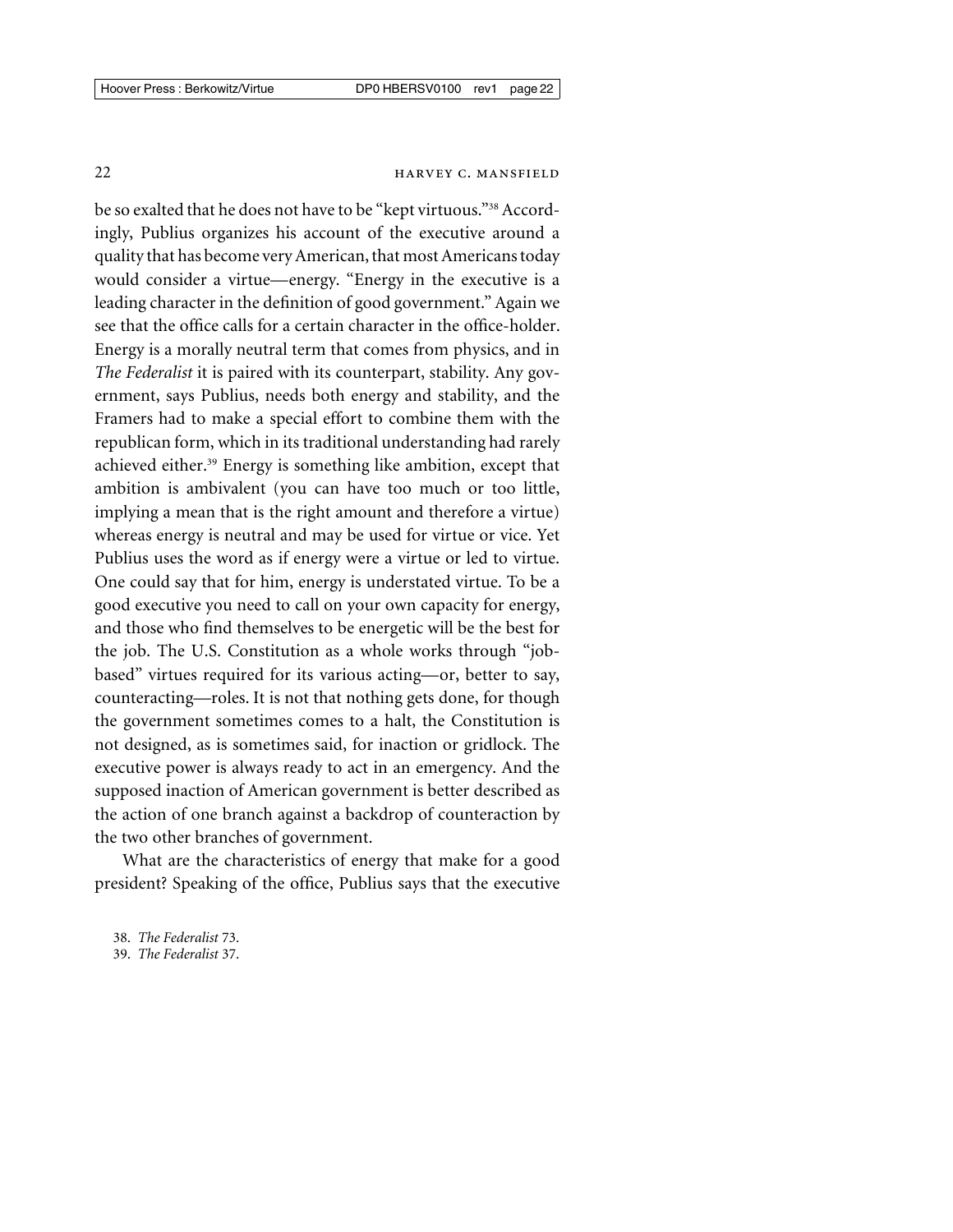needs to have unity: It must be one person rather than a committee. The reasons are that one person can act in emergencies without dissension and one person is more visible, hence more accountable than a committee. One could object that a committee could be unanimous and that one person might be of several minds and indecisive. Very true, which shows that the office requires a person who is decisive in emergencies, not merely one person of no particular character. One could go further and say that "decisive" is not enough either because the executive also must decide well. At this point, energy stops being neutral and becomes a virtue.

The next characteristic of energy is duration. Duration refers in the first place to time in office, the president having a four-year term that in the original Constitution could be extended indefinitely. Like unity, however, duration also refers to the character of the officeholder, to his not being a pushover, to his having "personal firmness."<sup>40</sup> He will have this because, having a long term, he may as well have it. Publius pronounces a "general principle of human nature" that a man will be "interested in whatever he possesses in proportion to the firmness of the tenure by which he holds it." A firm tenure does not merely call for but makes a firm man. The Constitution does not say of the executive office: only firm men need apply. It works through interest, using interest to produce virtue. Or would one again object that personal firmness is not necessarily a virtue because a person of this character might be a stubborn fool? The answer is that the executive will be enabled by the duration (and hence the independence) of his office to oppose the legislature, which being closer to the people is more likely to reflect "every sudden passion" or "every transient impulse" that may take hold of the people. The executive's personal firmness will prevent him from feeling or showing a "servile pliancy" to a prevailing current," thus raising firmness above stubbornness.

40. *The Federalist* 71.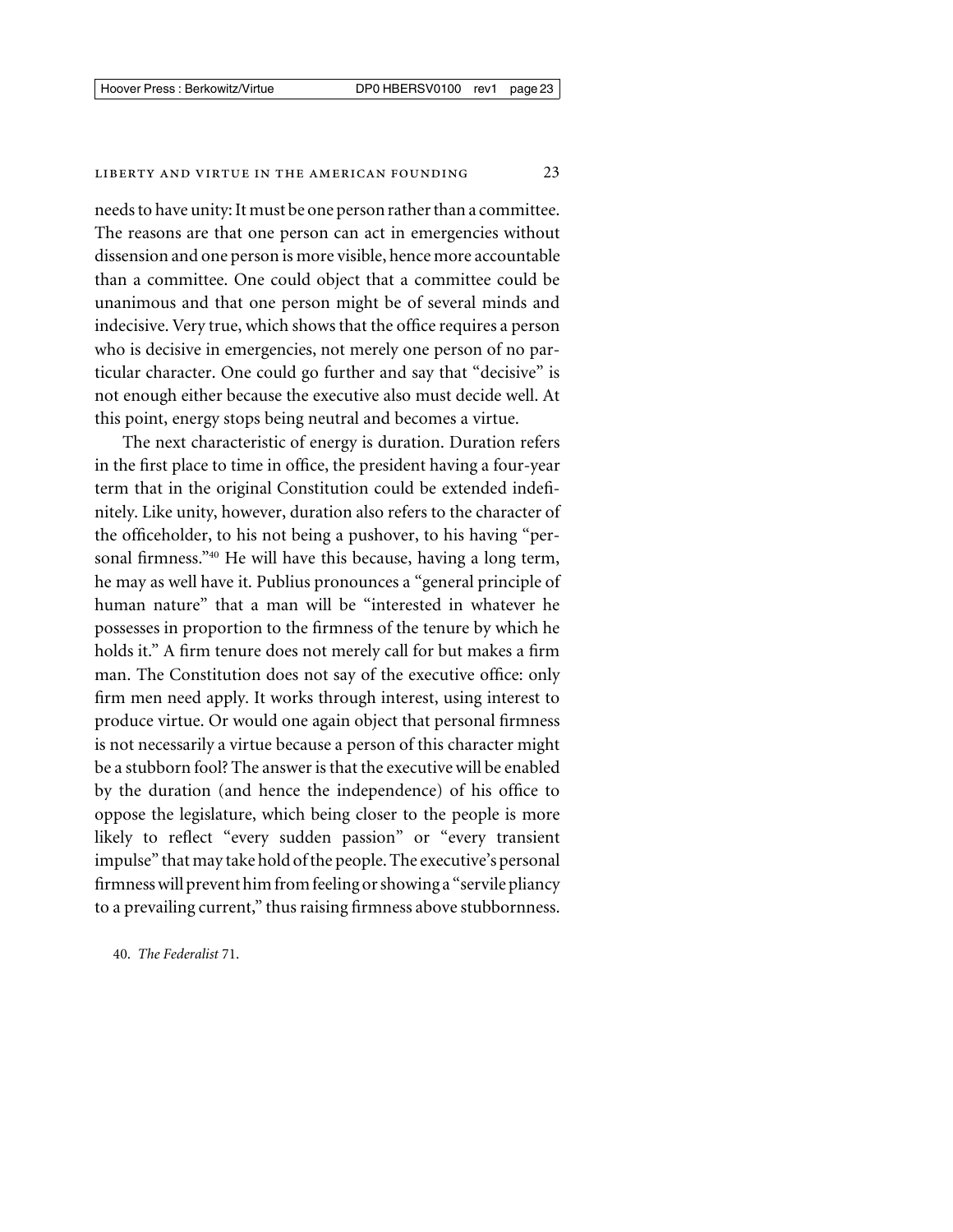Here, too, energy shades into stability. A firm executive will have a stable administration.

We recall Franklin's list of virtues for a free society, which might be summed up as sociability under an aura of modesty. One of the virtues was resolution, in the sense of resolving to perform what one ought, not resolution against others. There is nothing like personal firmness in the list, and if you wanted to be critical, you could say it had an odor of servile pliancy to the opinion of society. Franklin gives us the virtues enabling us to live in a free society; Publius gives us the virtues for governing it. Both sets of virtues are characterized by modest understatement in which sternness and imperturbability in bad and good fortune are omitted or not stressed. Nothing heroic is set forth, much less required. But Publius sees, as against previous republican theorists, that in a popular government the virtue of standing up to the people is the most needful. Perhaps—and contrary to Franklin—personal firmness against the pressure of public opinion is the most useful social virtue as well. And you might get from the phrase *servile pliancy*, the contrary of personal firmness, the idea that there is something noble about it as well. Thus, when personal firmness is counted a political virtue, it might through imitation and emulation become a social one, too.<sup>41</sup>

There is a further stage in the meaning of energy, going beyond personal firmness, which arises when Publius takes up the lack of a constitutional limit on the president's eligibility for reelection. Interpreting this deliberate omission, Publius extends his discussion of duration from being firm to having long-range plans and goals—in Publius's always elegant prose, undertaking "extensive and arduous enterprises." And here Publius writes the famous phrase behind whose mask Alexander Hamilton's pen is obvious:

<sup>41.</sup> That George Washington understood this well is the point of Richard Brookhiser's fine book, *Founding Father: Rediscovering George Washington* (New York: Free Press, 1996).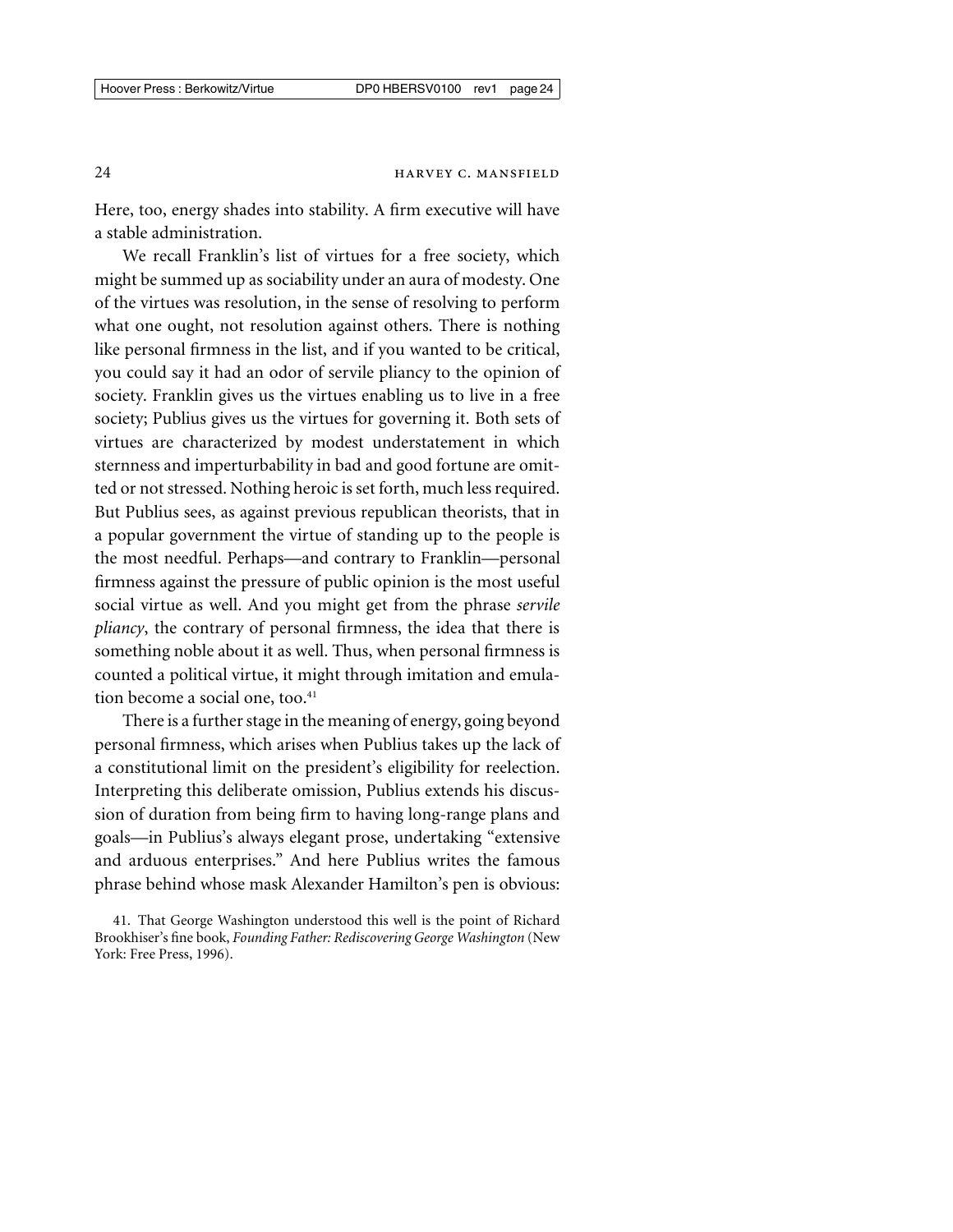"[L]ove of fame [is] the ruling passion of the noblest minds." $42$ The noblest minds are distinct from "the generality of men," and as such not only must they be included but they must not be excluded—as if the noblest minds had a right to a place in republican government. Not to allow them a second or third term would be excluding them! For such a man would foresee that he could not finish anything great that he might begin. Publius does not refer to great men here, and the only man called "great" in *The Federalist* is the philosopher Montesquieu.43 But the American people, perhaps prompted by professors, have taken up the game of listing the "great presidents," and their presidents are by no means indifferent to how they will "go down in history," which is our subdued way of referring to the love of fame. It quite remarkable that America, a country so proud of its democracy, should be so open to greatness. Of course, it democratizes greatness, so that professional athletes, for instance, become "sports heroes" and are awarded a place in some hall of fame. But it is no wonder that when democracy recognizes greatness it democratizes greatness. What is impressive is a democracy that, contrary to what might be gathered from Benjamin Franklin's *Autobiography*, is willing to recognize greatness (even if they often mistake it). I believe that *The Federalist* and the form of government it defends have something to do with this fact. When Americans want to honor greatness they surely qualify their attachment to strict democratic equality, but they do not have to leave the ambit of their republicanism. Thus they do not have to fall victim to a Napoleon.

Necessary to say—and how I wish it were needless to say— American political science today is almost completely at a loss as to how to appreciate the subtle interplay of interest and virtue in *The Federalist*. The reason is that it cannot explain ambition or

43. Hamilton, *The Federalist* 9.

<sup>42.</sup> *The Federalist* 72.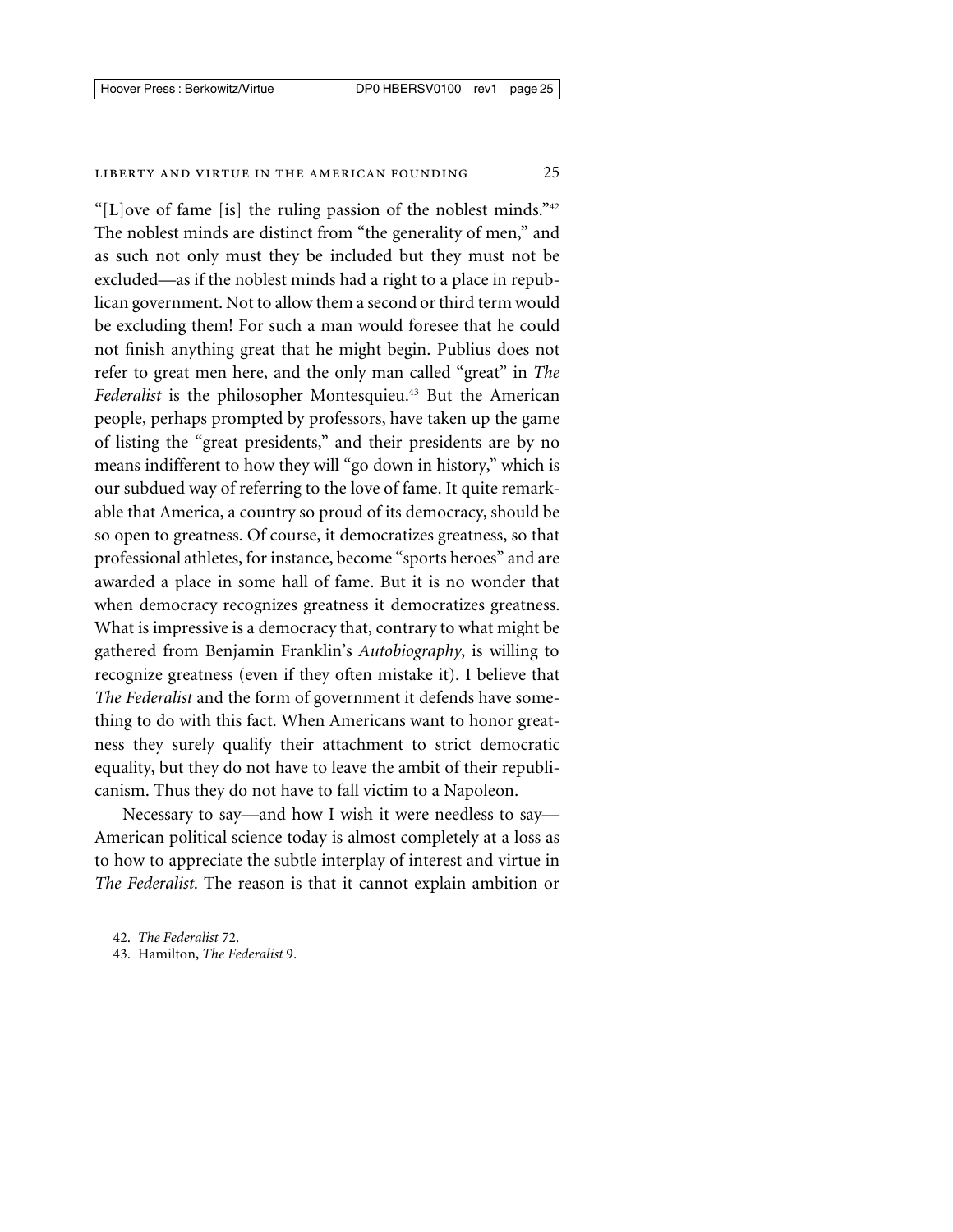public spirit and only thinks of reducing them to interest, desire for power, or aggression. But it is one thing to economize on virtue and quite another to replace it with economics.

# **Responsibility and Constitutional Space**

We have not yet finished with the innovations of Publius in liberal virtue. In addition to ambition, an old topic, even discussed in Aristotle's *Ethics*, we find responsibility, a term newly applied, perhaps coined, by Publius to describe the correct behavior of a representative toward the people.<sup>44</sup> The word has caught on to the extent that today "fulfill your responsibilities" is the way we say "be virtuous" or "do your duty." This is the most striking example of*The Federalist*'s influence on our moral behavior and vocabulary.

Reference to responsibility as a virtue occurs principally in the discussion of the Senate, written by Madison, and of the president, written by Hamilton; but Madison is apparently the author of the new use of the word. Before*The Federalist*, being responsiblemeant being responsive, in the sense of being responsible to, and Madison introduced the idea of being responsible for. The House of Representatives, elected every two years, is more responsive to the people than is the Senate, yet the Senate, with its six-year term, allows a senator to become responsible for actions that the people might not think of on their own or endorse immediately but would approve in a more distant election or after things settle down. This relatively long term makes it possible for the government to sustain the difference between people's immediate desires and their deliberate sense, a distance that might be called constitutional space. In

44. See the excellent discussion, to which I am indebted, in David F. Epstein, *The Political Theory of the Federalist* (Chicago, Ill.: University of Chicago Press, 1984), 179–85. See also Douglass Adair, *Fame and the Founding Fathers*, T. Colbourn, ed. (New York: Norton, 1974), and Harvey C. Mansfield, "Responsibility and Its Perversions," in Andrew Cecil, ed., *Individualism and Social Responsibility* (Dallas, Tex.: University of Texas at Dallas Press, 1994), 79–99.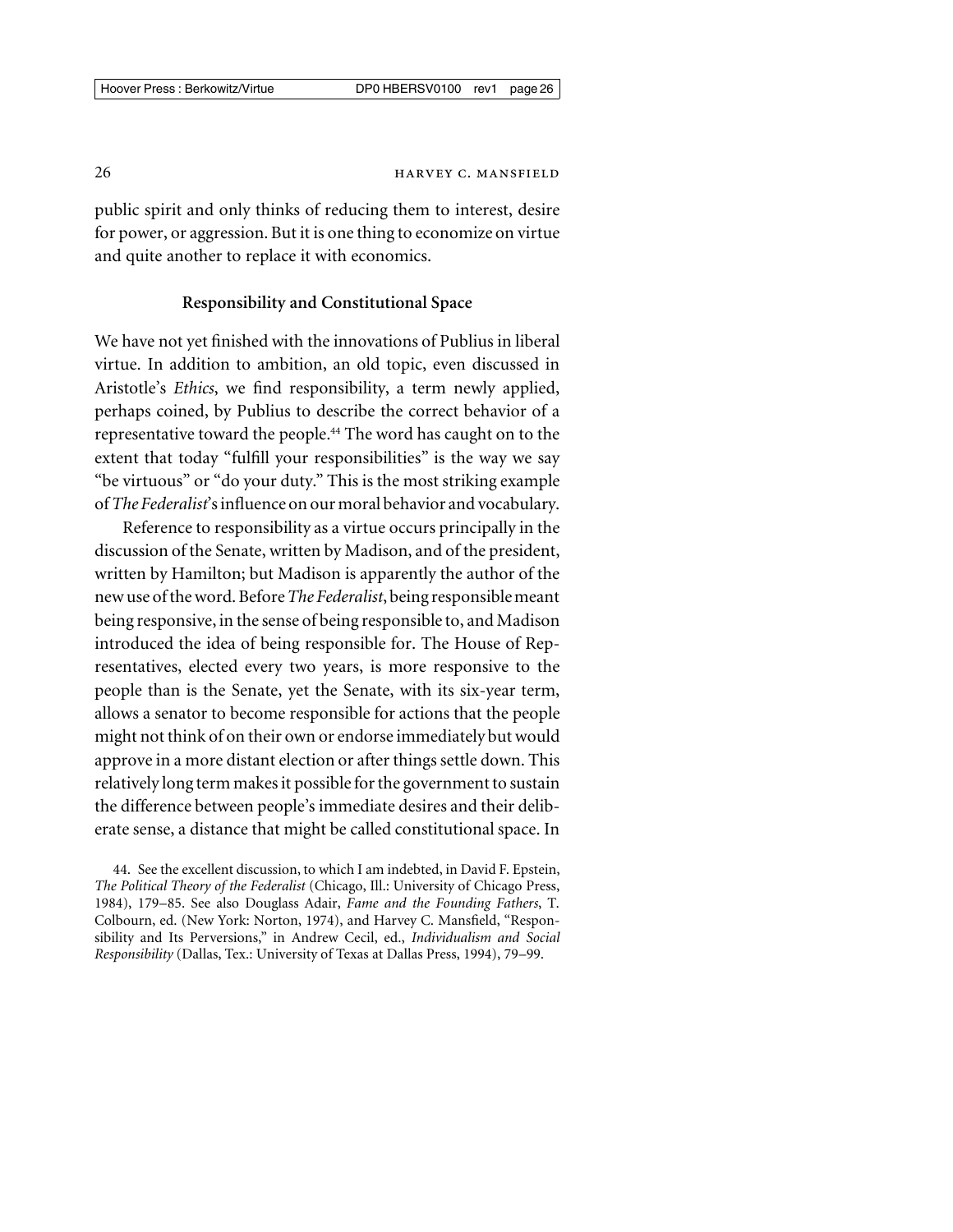general, America has a popular government with constitutional space between the people and the government giving the latter freedom to act on behalf, as distinguished from at the behest, of the people. A responsible person uses this freedom to act on his own—taking the initiative or taking charge—in order to act on behalf of the people. The individual actor and the people are linked, and though the actor becomes outstanding in comparison with the rest of the people, even becomes something of a hero, he does not look down on the multitude of mere "human beings," as did Achilles.

Responsibility, like energy, is a morally neutral word because you can be the cause of, or be responsible for, evil as well as good. In everyday usage, however, responsible is a term of praise (like energetic), and irresponsible, a term of blame. It is linked to interest because it is in your interest to be known as responsible, but it also differs from interest. The responsible person takes a risk in acting, when by not taking charge, he might have let George do it and still reap the benefits or avoid the blame himself. Responsibility is a virtue that steps in when your interest is at a loss to decide between gaining a benefit and enduring some danger or being content to let things happen. It is voluntary, and less automatic than interest; and it makes one stand out from the rest rather than follow the average or mediocre course recommended by self-interest.

Responsibility is the virtue that makes possible the lack of virtue, or self-interest. It is the grander sense of freedom, the freedom to found and save a free country, that makes possible the generic sense of freedom, which is living as you please. Yet it is a democratic virtue, not because everyone will be responsible but because anyone can be. It is like a duty in being attached to an office or a role—the responsibility of the president or of a parent but it differs from duty in being voluntary or, at least, more voluntary. Sometimes, as with a parent, the risk in responsibility is